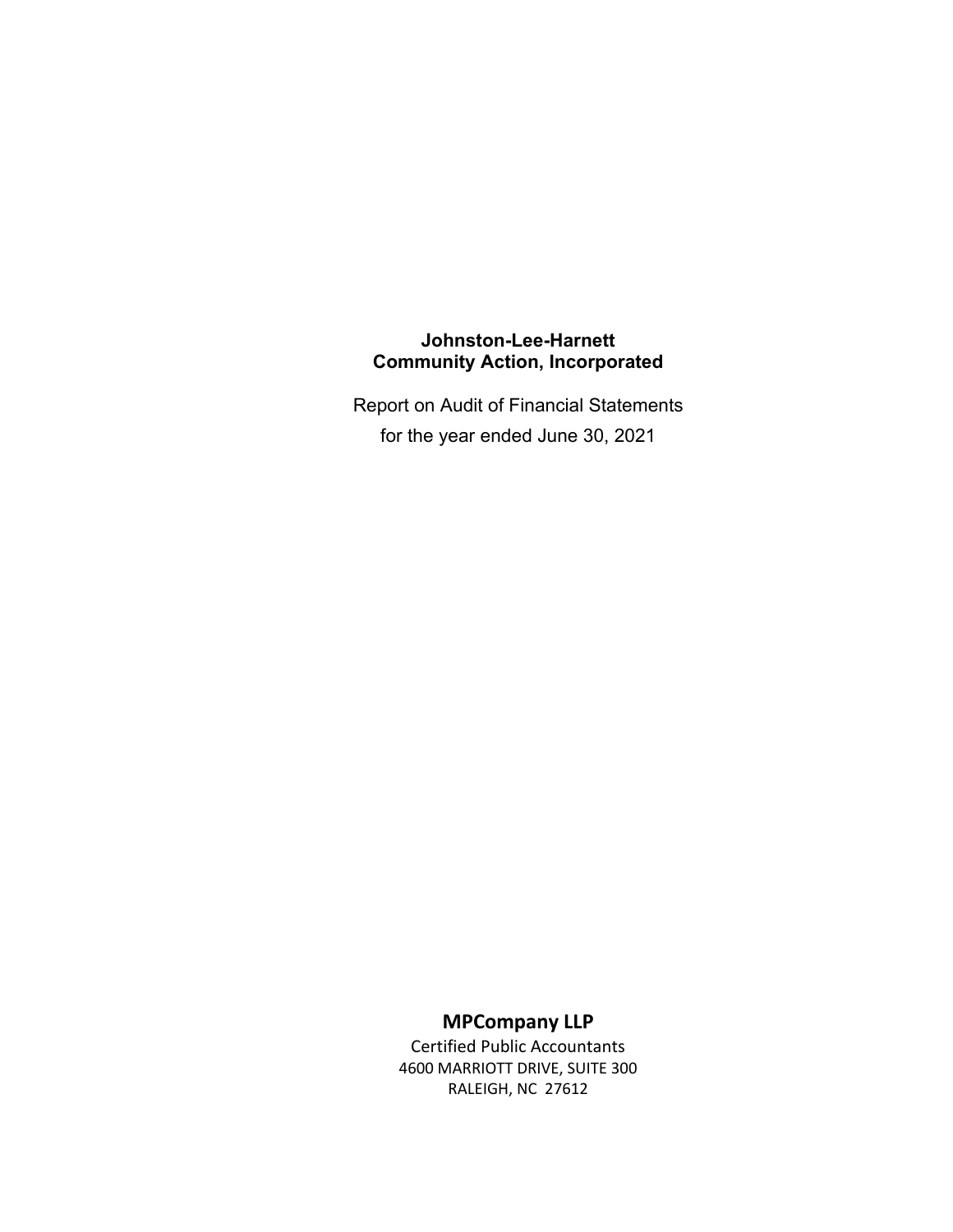# CONTENTS

|                                                                                                                                                                                                    | Page(s)   |
|----------------------------------------------------------------------------------------------------------------------------------------------------------------------------------------------------|-----------|
| <b>Independent Auditors' Report</b>                                                                                                                                                                | $1 - 2$   |
| <b>Financial Statements:</b>                                                                                                                                                                       |           |
| <b>Statement of Financial Position</b>                                                                                                                                                             | 3         |
| <b>Statement of Activities</b>                                                                                                                                                                     | 4         |
| <b>Statement of Functional Expenses</b>                                                                                                                                                            | 5         |
| <b>Statement of Cash Flows</b>                                                                                                                                                                     | 6         |
| <b>Notes to Financial Statements</b>                                                                                                                                                               | $7 - 13$  |
| Supplemental Information:                                                                                                                                                                          |           |
| Report on Internal Control over Financial Reporting<br>and on Compliance and Other Matters Based on an Audit of Financial<br>Statements Performed in Accordance with Government Auditing Standards | $14 - 15$ |
| Report on Compliance for each Major Federal Program and Report on<br>Internal Control Over Compliance in Accordance with the Uniform Guidance                                                      | $16 - 17$ |
| <b>Schedule of Findings and Questioned Costs</b>                                                                                                                                                   | 18-19     |
| <b>Summary Schedule of Prior Audit Findings</b>                                                                                                                                                    | 20        |
| Schedule of Expenditures of Federal Awards                                                                                                                                                         | $21 - 22$ |
| Notes to Schedule of Expenditures of Federal Awards                                                                                                                                                | 23        |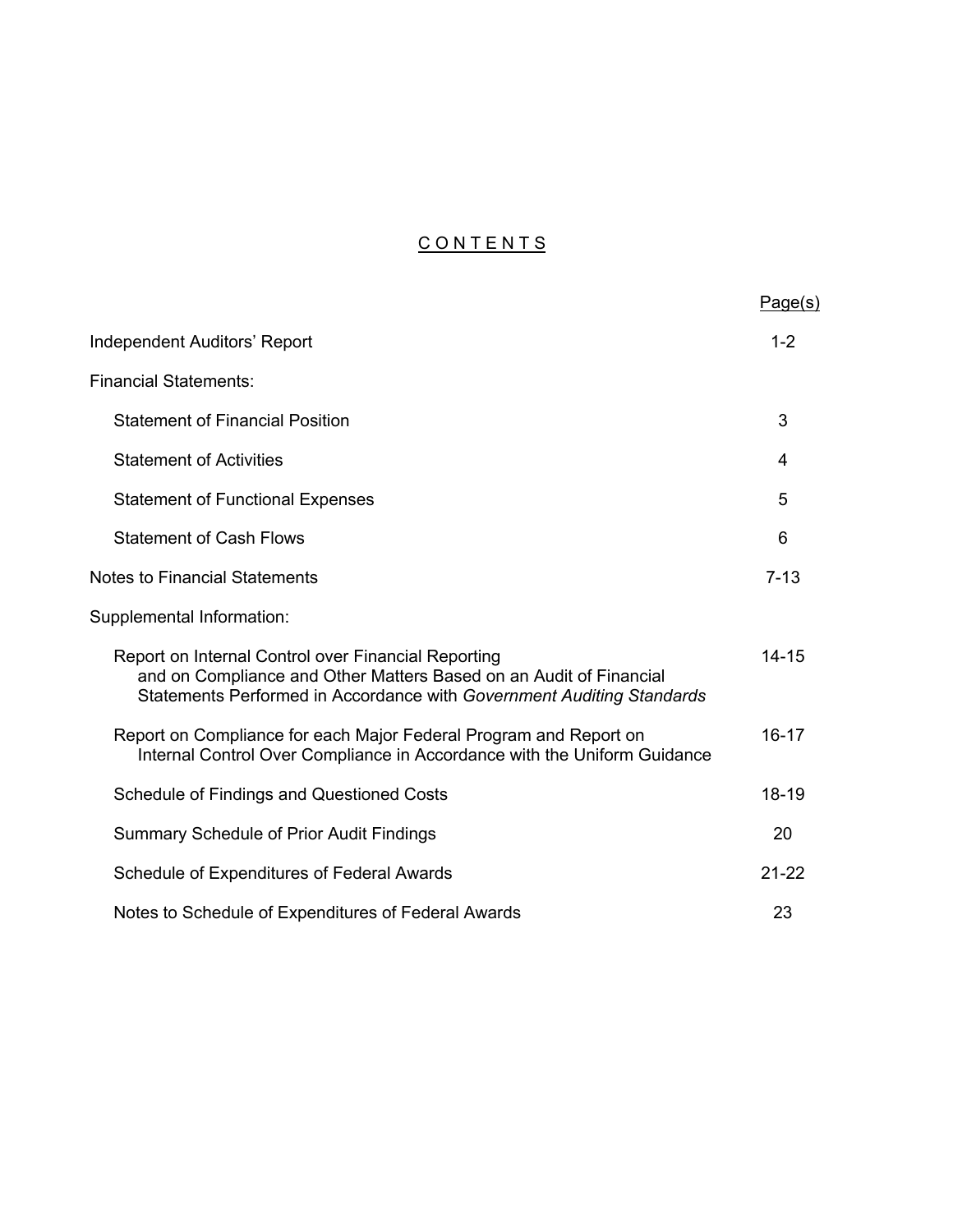

MPCompany LLP

**Certified Public Accountants** 

J. Micah Pate, III Thomas M. Doherty Brian T. Bennett Alex Lehmann Michael J. Palazzo, III

Angela W. Banask

#### Independent Auditors' Report

To the Board of Directors of Johnston-Lee-Harnett Community Action, Incorporated

#### **Report on the Financial Statements**

We have audited the accompanying financial statements of Johnston-Lee-Harnett Community Action, incorporated, which comprise the statement of financial position as of June 30, 2021, and the related statements of activities, functional expenses, and cash flows for the year then ended and the related notes to the financial statements.

#### *Management's Responsibility for the Financial Statements*

Management is responsible for the preparation and fair presentation of these financial statements in accordance with accounting principles generally accepted in the United States of America; this includes the design, implementation, and maintenance of internal control relevant to the preparation and fair presentation of financial statements that are free from material misstatement, whether due to fraud or error.

#### *Auditors' Responsibility*

Our responsibility is to express an opinion on these financial statements based on our audit. We conducted our audit in accordance with auditing standards generally accepted in the United States of America and the standards applicable to financial audits contained in *Government Auditing Standards*, issued by the Comptroller General of the United States. Those standards require that we plan and perform the audit to obtain reasonable assurance about whether the financial statements are free from material misstatement.

An audit involves performing procedures to obtain audit evidence about the amounts and disclosures in the financial statements. The procedures selected depend on the auditors' judgment, including the assessment of the risks of material misstatement of the financial statements, whether due to fraud or error. In making those risk assessments, the auditor considers internal control relevant to the entity's preparation and fair presentation of the financial statements in order to design audit procedures that are appropriate in the circumstances, but not for the purpose of expressing an opinion on the effectiveness of the entity's internal control. Accordingly, we express no such opinion. An audit also includes evaluating the appropriateness of accounting policies used and the reasonableness of significant accounting estimates made by management, as well as evaluating the overall presentation of the financial statements.

We believe that the audit evidence we have obtained is sufficient and appropriate to provide a basis for our audit opinion.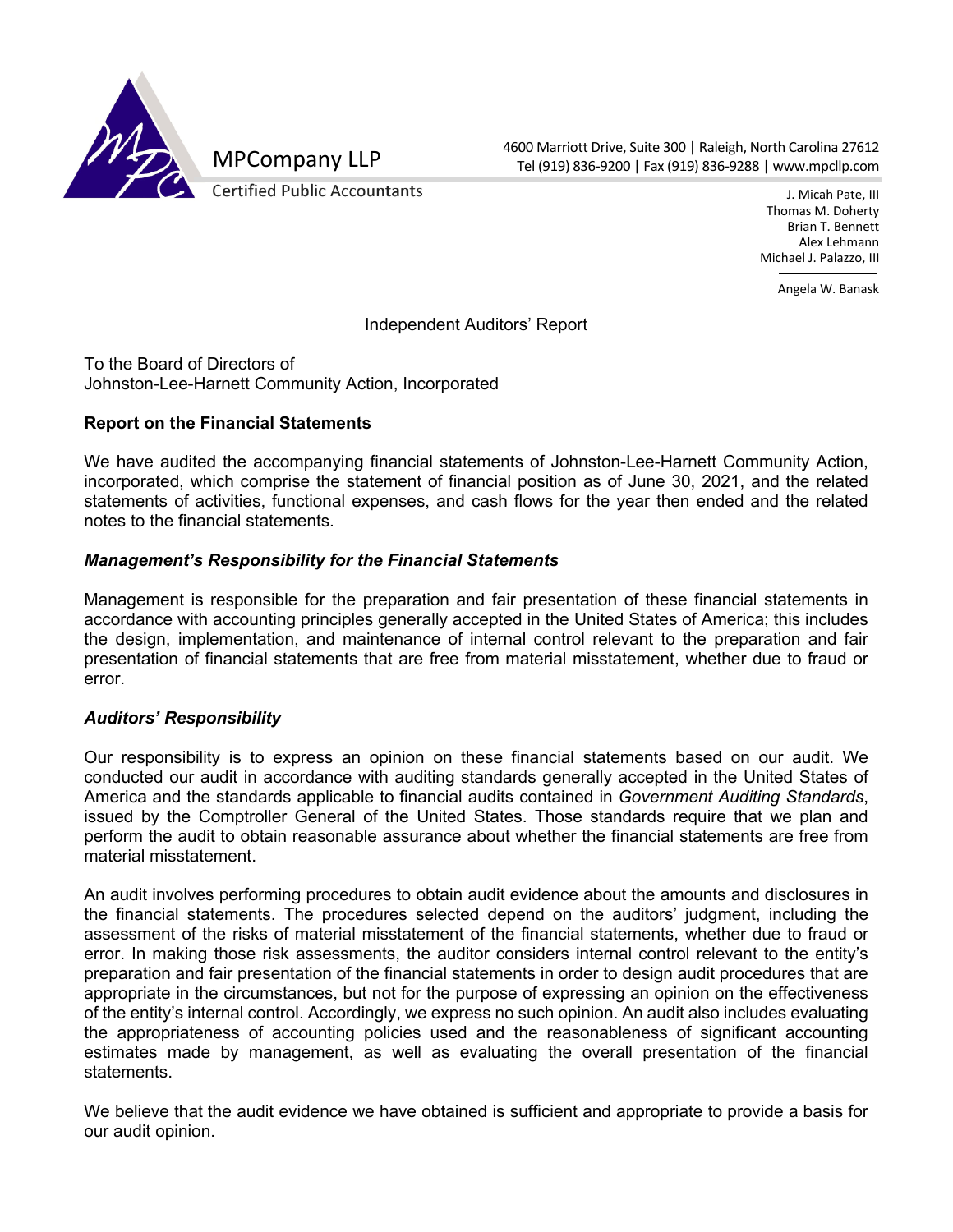# *Opinion*

In our opinion, the financial statements referred to above present fairly, in all material respects, the financial position of Johnston-Lee-Harnett Community Action, Incorporated as of June 30, 2021, and the changes in its net assets and its cash flows for the year then ended in accordance with accounting principles generally accepted in the United States of America.

#### *Other Matters*

#### *Other Information*

Our audit was conducted for the purpose of forming an opinion on the financial statements as a whole. The accompanying Schedule of Expenditures of Federal Awards is presented for purposes of additional analysis as required by the audit requirements of Title 2 U.S. Code of Federal Regulations (CFR) Part 200, *Uniform Administrative Requirements, Cost Principles, and Audit Requirements for Federal Awards* (Uniform Guidance), and is not a required part of the financial statements. Such information is the responsibility of management and was derived from and relates directly to the underlying accounting and other records used to prepare the financial statements. The information has been subjected to the auditing procedures applied in the audit of the financial statements and certain additional procedures, including comparing and reconciling such information directly to the underlying accounting and other records used to prepare the financial statements or to the financial statements themselves, and ot her additional procedures in accordance with auditing standards generally accepted in the United States of America. In our opinion, the Schedule of Expenditures of Federal Awards is fairly stated in all material respects in relation to the financial statements as a whole.

# **Other Reporting Required by** *Government Auditing Standards*

In accordance with *Government Auditing Standards*, we have also issued our report dated March 31, 2022 on our consideration of Johnston-Lee-Harnett Community Action, Incorporated's internal control over financial reporting and on our tests of its compliance with certain provisions of laws, regulations, contracts and grant agreements, and other matters. The purpose of that report is solely to describe the scope of our testing of internal control over financial reporting and compliance and the results of that testing, and not to provide an opinion on the effectiveness of Johnston-Lee-Harnett Community Action, Incorporated's internal control over financial reporting or on compliance. That report is an integral part of an audit performed in accordance with *Government Auditing Standards* in considering Johnston-Lee-Harnett Community Action, Incorporated's internal control over financial reporting and compliance.

MPC ompany LLP

March 31, 2022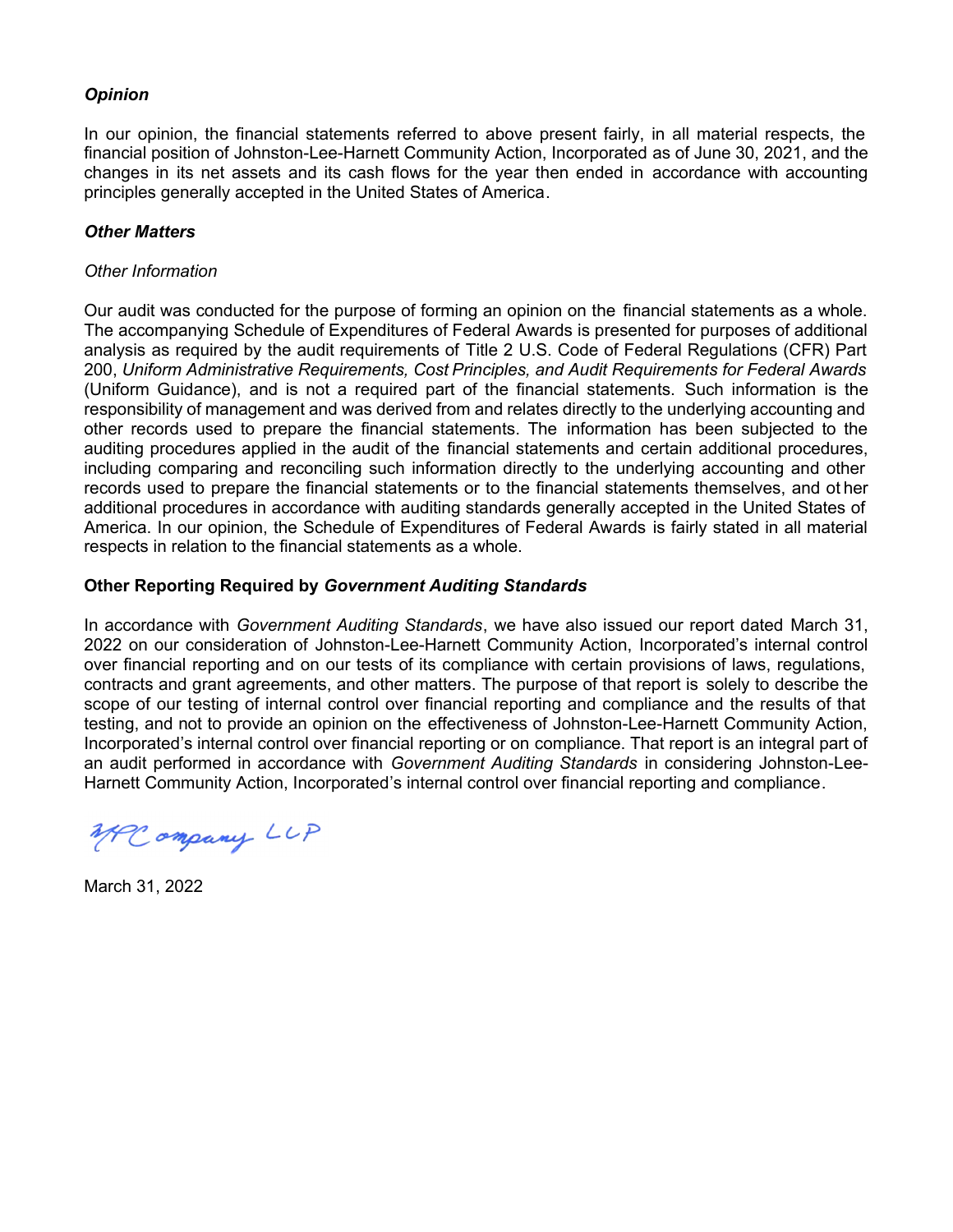# Johnston-Lee-Harnett Community Action, Incorporated Statement of Financial Position June 30, 2021

| Assets                                                           |                 |
|------------------------------------------------------------------|-----------------|
| Current assets:                                                  |                 |
| Cash                                                             | \$<br>173,950   |
| Government contracts and awards receivable                       | 350,722         |
| Other receivables                                                | 39,881          |
| <b>Total current assets</b>                                      | 564,553         |
| Restricted cash for long-term purposes                           | 15,300          |
| Property and equipment, at cost:                                 |                 |
| Land                                                             | 122,435         |
| <b>Buildings and improvements</b>                                | 2,713,978       |
| <b>Vehicles</b>                                                  | 1,451,782       |
| Furniture and equipment                                          | 512,103         |
|                                                                  | 4,800,298       |
| Less accumulated depreciation and amortization                   | 3,039,393       |
| Property and equipment, net                                      | 1,760,905       |
| Deposit                                                          | 1,302           |
|                                                                  | \$<br>2,342,060 |
| <b>Liabilities and Net Assets</b>                                |                 |
| <b>Current liabilities:</b>                                      |                 |
| Current maturities of long-term debt                             | \$<br>26,247    |
| Line of credit                                                   | 26,900          |
| Accounts payable                                                 | 197,961         |
| Due to grantor                                                   | 59,543          |
| <b>Accrued liabilities:</b>                                      |                 |
| Vacation                                                         | 50,124          |
| Payroll taxes and withholdings                                   | 81,282          |
| Interest                                                         | 8,075           |
| Advances on grants                                               | 197,301         |
| <b>Total current liabilities</b>                                 | 647,433         |
| Noncurrent liabilities - long-term debt, less current maturities | 1,317,285       |
| Net assets:                                                      |                 |
| Without donor restrictions                                       | 196,760         |
| With donor restrictions                                          | 180,582         |
| Total net assets                                                 | 377,342         |
|                                                                  | \$<br>2,342,060 |
| The accompanying notes are an integral                           |                 |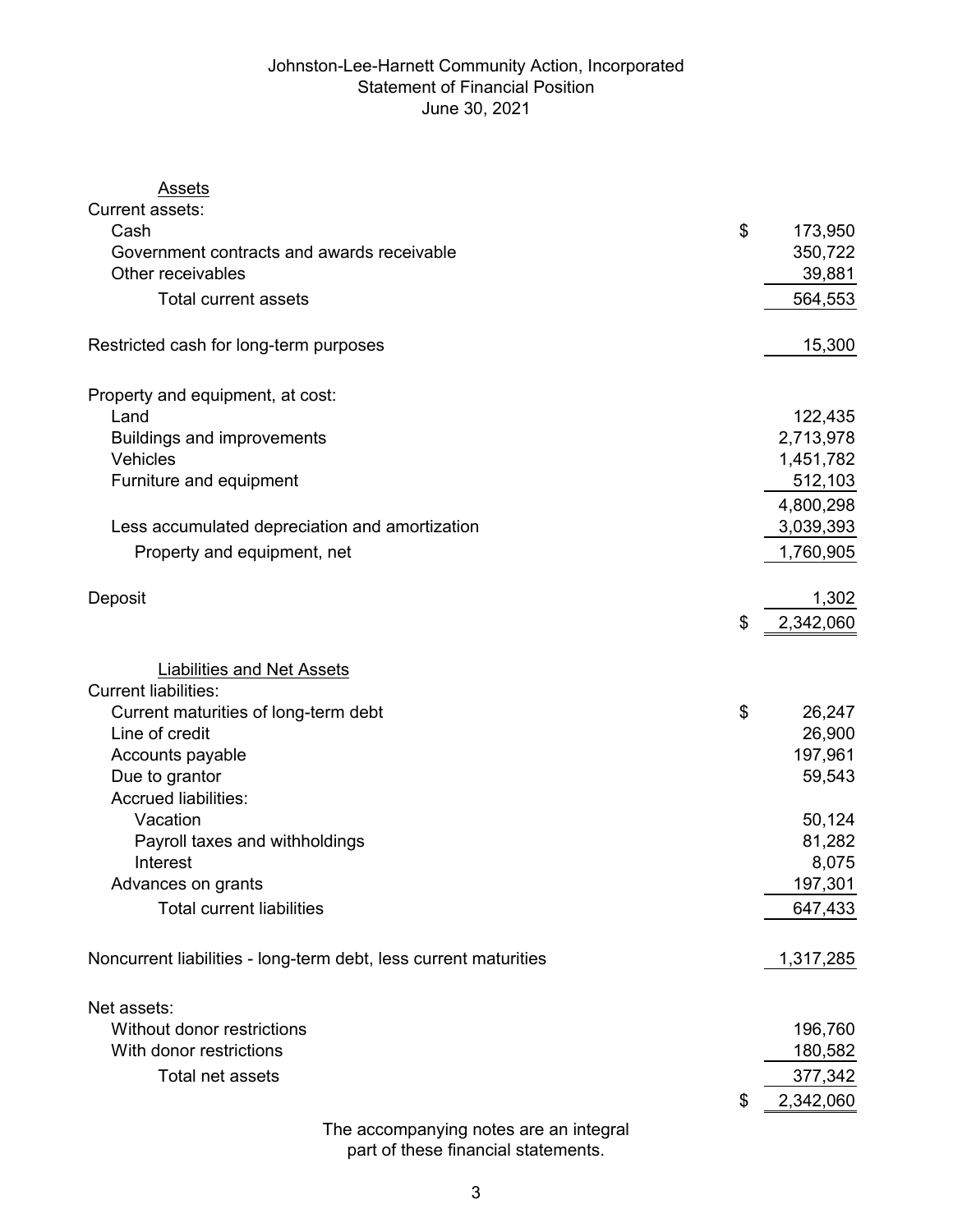# Johnston-Lee-Harnett Community Action, Incorporated Statement of Activities for the year ended June 30, 2021

|                                        |                | <b>Without Donor</b> | <b>With Donor</b>   |                  |
|----------------------------------------|----------------|----------------------|---------------------|------------------|
|                                        |                | Restrictions         | <b>Restrictions</b> | <u>Total</u>     |
| Changes in net assets:                 |                |                      |                     |                  |
| Revenues, support, and gains:          |                |                      |                     |                  |
| Government contracts and awards:       |                |                      |                     |                  |
| Federal                                | $\mathfrak{L}$ | 11,773,015           | \$<br>184,504       | \$<br>11,957,519 |
| <b>State</b>                           |                | 104,970              |                     | 104,970          |
| Contributions                          |                | 1,698,333            |                     | 1,698,333        |
| <b>Paycheck Protection Program</b>     |                | 142,594              |                     | 142,594          |
| <b>Contract services</b>               |                | 202,748              |                     | 202,748          |
| Rental income                          |                | 13,005               |                     | 13,005           |
| Interest income                        |                | 14                   |                     | 14               |
| Other                                  |                | 41,675               |                     | 41,675           |
| Total                                  |                | 13,976,354           | 184,504             | 14,160,858       |
| Net assets released from restrictions  |                | 84,576               | (84, 576)           |                  |
| Total revenues, support, and gains     |                | 14,060,930           | 99,928              | 14,160,858       |
| Expenses:                              |                |                      |                     |                  |
| Programs:                              |                |                      |                     |                  |
| <b>Early Childhood Services</b>        |                | 7,661,189            |                     | 7,661,189        |
| Project Hope                           |                | 2,547,281            |                     | 2,547,281        |
| <b>Housing Repairs and Maintenance</b> |                | 1,132,203            |                     | 1,132,203        |
| <b>Community Services Block Grant</b>  |                | 1,171,074            |                     | 1,171,074        |
| Other programs                         |                | 783,505              |                     | 783,505          |
| Total programs                         |                | 13,295,252           |                     | 13,295,252       |
| Management and general                 |                | 921,435              |                     | 921,435          |
| <b>Total expenses</b>                  |                | 14,216,687           |                     | 14,216,687       |
| Changes in net assets                  |                | (155, 757)           | 99,928              | (55, 829)        |
| Net assets at beginning of year        |                | 352,517              | 80,654              | 433,171          |
| Net assets at end of year              | \$             | 196,760              | \$<br>180,582       | \$<br>377,342    |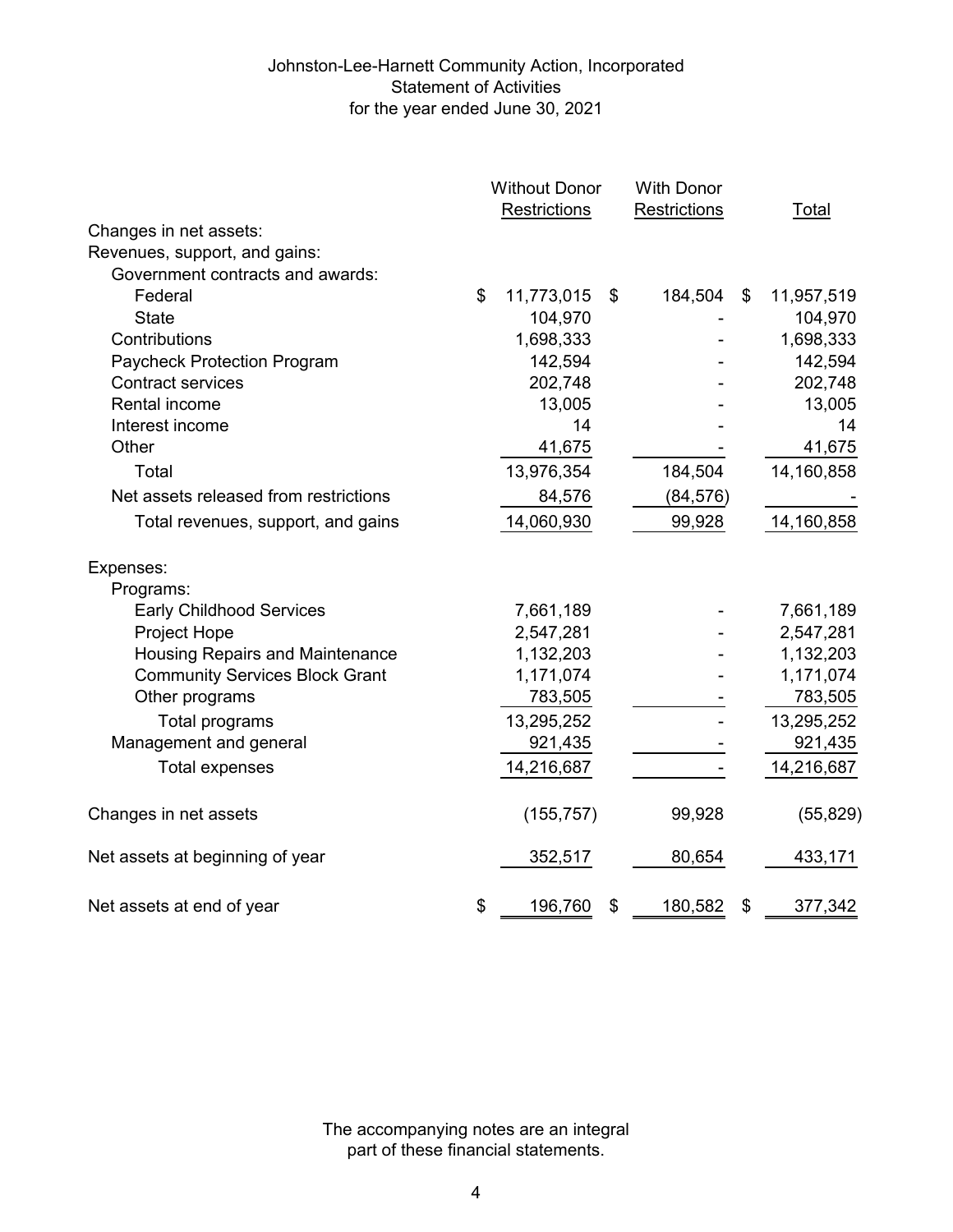#### Johnston-Lee-Harnett Community Action, Incorporated Statement of Functional Expenses for the year ended June 30, 2021

|                                   |                 |                 | Programs        |                    |                     |              |     |             |                  |
|-----------------------------------|-----------------|-----------------|-----------------|--------------------|---------------------|--------------|-----|-------------|------------------|
|                                   | Early           |                 | Housing         | Community          |                     |              |     |             |                  |
|                                   | Childhood       | Project         | Repairs and     | Service            | Other               | Total        |     | Management  |                  |
|                                   | Services        | Hope            | Maintenance     | <b>Block Grant</b> | Programs            | Programs     |     | and General | Total            |
| Wages                             | \$<br>3,482,823 | \$<br>79,668 \$ | 254,899 \$      | 483,954 \$         | 167,856<br>- \$     | 4,469,200 \$ |     | 520,506 \$  | 4,989,706        |
| Employee benefits                 | 657,722         | 5,136           | 71,808          | 97,767             | 20,621              | 853,054      |     | 106,820     | 959,874          |
| Payroll taxes                     | 259,701         | 5,940           | 19,031          | 36,081             | 12,425              | 333,178      |     | 36,593      | 369,771          |
| <b>Communications costs</b>       | 89,658          | 451             | 4,945           | 14,476             | 5,398               | 114,928      |     | 7,197       | 122,125          |
| Contractual                       |                 | 113,735         | 280,125         | 12,762             | 63,944              | 470,566      |     |             | 470,566          |
| Depreciation and amortization     | 127,721         |                 | 474             |                    | 4,517               | 132,712      |     | 67,026      | 199,738          |
| Fees                              | 10,515          |                 | 300             |                    | 1,941               | 12,756       |     | 2,369       | 15,125           |
| Food and support                  | 114,781         |                 |                 |                    | 3,000               | 117,781      |     |             | 117,781          |
| Health and safety                 |                 |                 | 36,093          |                    |                     | 36,093       |     |             | 36,093           |
| In-kind goods and services        | 199,250         |                 |                 |                    |                     | 199,250      |     |             | 199,250          |
| In-kind space                     | 1,184,749       |                 |                 |                    |                     | 1,184,749    |     |             | 1,184,749        |
| Insurance                         | 148,813         | 872             | 11,084          | 12,071             | 2,416               | 175,256      |     | 22,896      | 198,152          |
| Interest                          |                 |                 |                 |                    |                     |              |     | 47,852      | 47,852           |
| Maintenance, repair and utilities | 341,299         | 953             | 7,001           | 7,014              | 11,174              | 367,441      |     | 22,881      | 390,322          |
| Materials and supplies            | 495,829         |                 | 244,553         |                    | 34,087              | 774,469      |     | 346         | 774,815          |
| Meetings and conferences          |                 |                 | 3,000           | 32,865             |                     | 35,865       |     | 141         | 36,006           |
| Memberships and subscriptions     | 24,336          |                 |                 | 2,257              | 2,998               | 29,591       |     | 5,252       | 34,843           |
| Office supplies                   | 115,930         | 10,131          | 5,088           | 20,239             | 4,664               | 156,052      |     | 8,384       | 164,436          |
| Participant costs                 | 438             | 2,329,508       | 162,229         | 419,898            | 438,777             | 3,350,850    |     |             | 3,350,850        |
| <b>Professional services</b>      | 48,202          |                 |                 |                    | 624                 | 48,826       |     | 52,297      | 101,123          |
| Rent                              | 241,066         |                 |                 |                    |                     | 241,066      |     | 7,592       | 248,658          |
| Specialized services              | 16,098          | 887             | 5,517           | 8,490              | 157                 | 31,149       |     | 4,151       | 35,300           |
| Training and education            | 61,081          |                 | 19,203          | 9,171              |                     | 89,455       |     | 1,741       | 91,196           |
| Travel                            | 20,190          |                 | 706             | 8,516              | 5,069               | 34,481       |     | 6,373       | 40,854           |
| Vehicle expenses                  | 18,001          |                 | 4,220           |                    |                     | 22,221       |     | 181         | 22,402           |
| Other                             | 2,986           |                 | 1,927           | 5,513              | 3,837               | 14,263       |     | 837         | 15,100           |
| Total                             | \$<br>7,661,189 | \$<br>2,547,281 | \$<br>1,132,203 | \$<br>1,171,074    | \$<br>783,505<br>\$ | 13,295,252   | -\$ | 921,435     | \$<br>14,216,687 |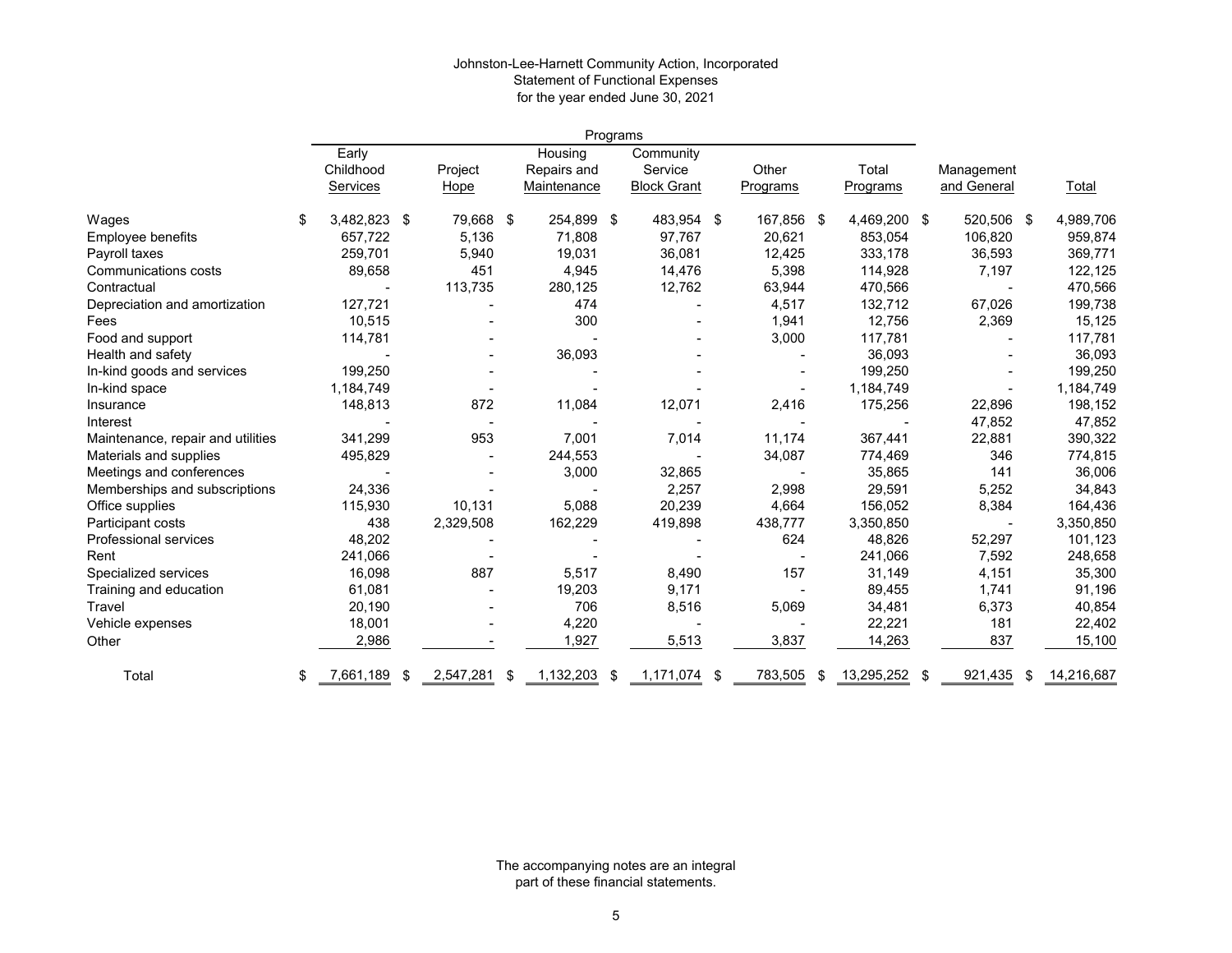# Johnston-Lee-Harnett Community Action, Incorporated Statement of Cash Flows for the year ended June 30, 2021

| Cash flows from operating activities:                                  |                 |
|------------------------------------------------------------------------|-----------------|
| Changes in net assets                                                  | \$<br>(55, 829) |
| Adjustments to reconcile changes in net assets                         |                 |
| to net cash used in operating activities:                              |                 |
| Depreciation and amortization                                          | 199,738         |
| Paycheck Protection Program loan forgiveness                           | (142, 594)      |
| In-kind property contributions                                         | (21,500)        |
| Changes in assets and liabilities:                                     |                 |
| (Increase) decrease in assets:                                         |                 |
| Government contracts and awards receivable                             | (191, 890)      |
| Other receivables                                                      | (19, 219)       |
| Increase (decrease) in liabilities:                                    |                 |
| Accounts payable                                                       | 31,804          |
| <b>Accrued liabilities</b>                                             | 2,685           |
| Advances on grants                                                     | (72, 610)       |
| Net cash used in operating activities                                  | (269,415)       |
| Cash flows from investing activities:                                  |                 |
| Capital expenditures for property and equipment                        | (30, 186)       |
| Net cash used in investing activities                                  | (30, 186)       |
| Cash flows from financing activities:                                  |                 |
| Cash restricted for long-term purposes                                 | 46,074          |
| Withdrawals under line of credit                                       | 26,900          |
| Principal payments of long-term debt                                   | (63, 028)       |
| Net cash provided by financing activities                              | 9,946           |
| Net decrease in cash                                                   | (289, 655)      |
| Cash, beginning of year                                                | 463,605         |
| Cash, end of year                                                      | \$<br>173,950   |
| Supplemental disclosure of cash flows information:                     |                 |
| Cash paid during the year for interest                                 | \$<br>48,483    |
| Supplemental disclosure of noncash investing and financing activities: |                 |
| Contributed property and equipment                                     | \$<br>21,500    |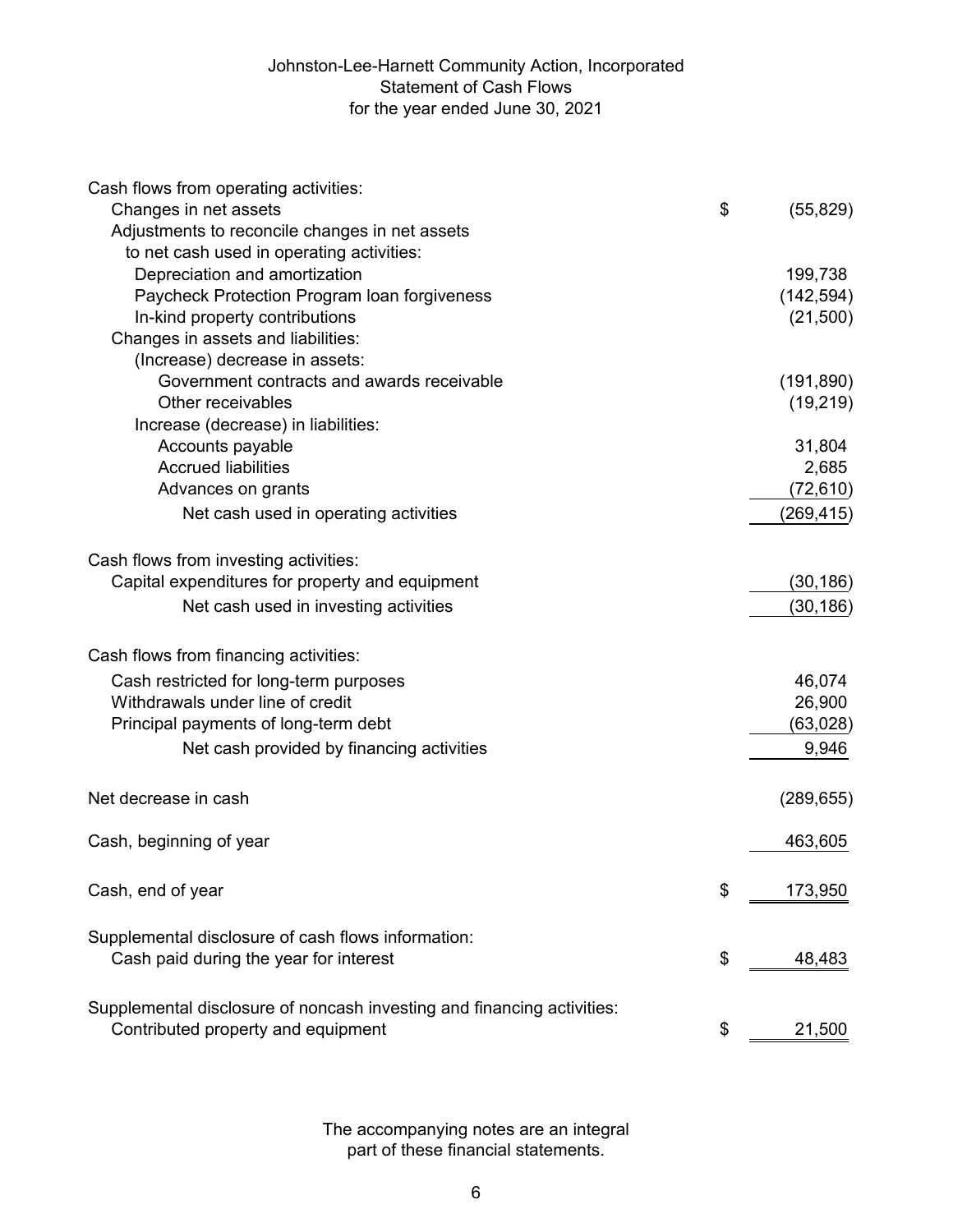#### 1. ORGANIZATION

Johnston-Lee-Harnett Community Action, Incorporated (the Organization) is a non-profit, taxexempt entity incorporated in April 1966 under the laws of the State of North Carolina. Its purpose is to provide resources to help permanently improve the lives of the disadvantaged. The Organization strives to inspire people to be empowered through opportunities that support education, self-sufficiency, and a willingness to give back to society. The Organization is dedicated to Helping People, Changing Lives. Areas served are Johnston, Lee, and Harnett counties.

#### 2. SUMMARY OF SIGNIFICANT ACCOUNTING POLICIES

#### Basis of Presentation

The financial statements of the Organization are prepared on the accrual basis of accounting and in accordance with accounting principles generally accepted in the United States of America and in accordance with the principles contained in the audit and accounting guide, *Not-for-Profit Entities*, published by the American Institute of Certified Public Accountants.

#### Use of Estimates

The preparation of financial statements in conformity with accounting principles generally accepted in the United States of America includes the use of estimates and assumptions that affect certain reported amounts and disclosures. Accordingly, actual results could differ from those estimates.

#### Net Assets

Net assets, revenues, support, and gains are classified based on the existence or absence of donor or grantor-imposed restrictions. Accordingly, net assets and changes therein are classified and reported as follows:

*Net Assets Without Donor Restrictions* – Net assets available for use in general operations and not subject to donor (or certain grantor) restrictions.

*Net Assets With Donor Restrictions* – Net assets subject to donor or grantor-imposed restrictions. Some donor-imposed restrictions are temporary in nature, such as those that will be met by the passage of time or other events specified by the donor. Donor-imposed restrictions are released when a restriction expires, that is, when the stipulated time has elapsed, when the stipulated purpose for which the resource was restricted has been fulfilled, or both.

#### Cash

Federal and state funds are kept in separate bank accounts at various North Carolina regional banks. At June 30, 2021, there were no cash deposits in excess of federally insured amounts.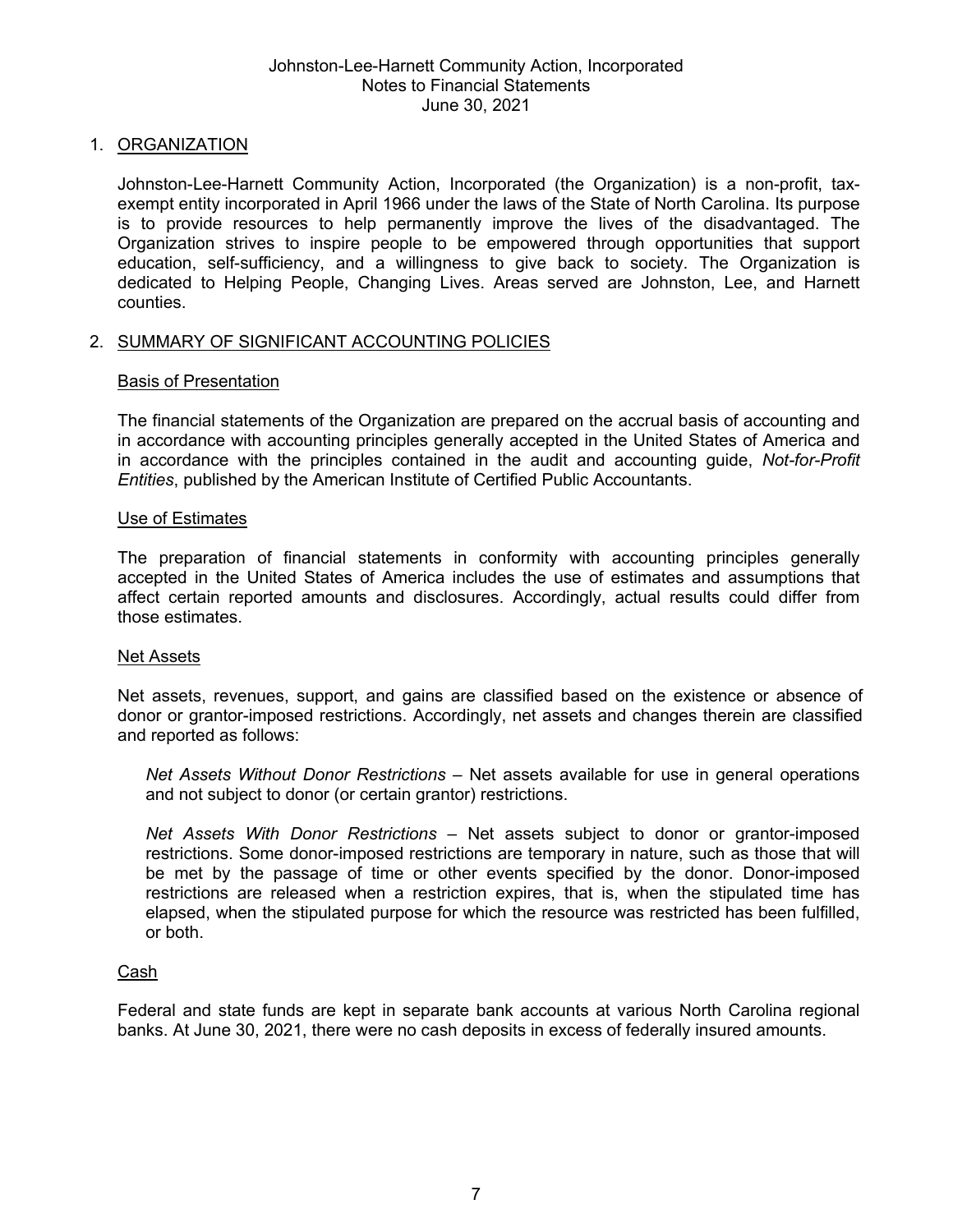# 2. SUMMARY OF SIGNIFICANT ACCOUNTING POLICIES (Continued)

#### Receivables

All receivables are stated at the amount management expects to collect from outstanding balances. Based on experience, management believes that they are fully collectible. Therefore, no allowance for doubtful accounts has been recorded. In the event that an outstanding balance could not be collected, it would be written down with a charge against bad debt loss and a credit to the receivables balance. Past due status is determined based on contractual terms.

#### Property and Equipment

It is the Organization's policy to capitalize property and equipment with an original value of over \$1,000 and an estimated useful life of more than one year. Purchased property and equipment are recorded at cost.

Depreciation and amortization are provided using the straight-line method over the estimated useful life of the related asset. The following useful lives are used in determining depreciation and amortization:

|                                   | Estimated   |
|-----------------------------------|-------------|
|                                   | Useful Life |
| <b>Buildings and improvements</b> | 20-27 Years |
| <b>Vehicles</b>                   | 5-7 Years   |
| Furniture and equipment           | 5-10 Years  |

Expenditures for repairs and maintenance are charged to expense as incurred. The cost of major renewals and betterments are capitalized and depreciated and amortized over their estimated useful lives. Upon disposition of property and equipment, the related asset and accumulated depreciation and amortization accounts are removed, and any gain or loss is reflected in the statement of activities for the period. Depreciation and amortization expense for the year ended June 30, 2021 was \$199,738.

Donated property and equipment are recorded as revenue at their estimated fair value as of the date of the contribution. If donors stipulate how long the assets must be used, the contributions are recorded as restricted support. In the absence of such stipulations, contributions of property and equipment are recorded as support without donor restrictions. The Organization received \$21,500 in donated property and equipment without restrictions during the year ended June 30, 2021.

Certain property and equipment with a carrying value of \$199,014 was acquired with funds received under grant contract with governmental agencies. This property is used in connection with the entity's various programs. If such programs were to terminate, arrangements would need to be made with the grantor to dispose of the equipment. Equipment cannot be sold or traded without permission from the grantor.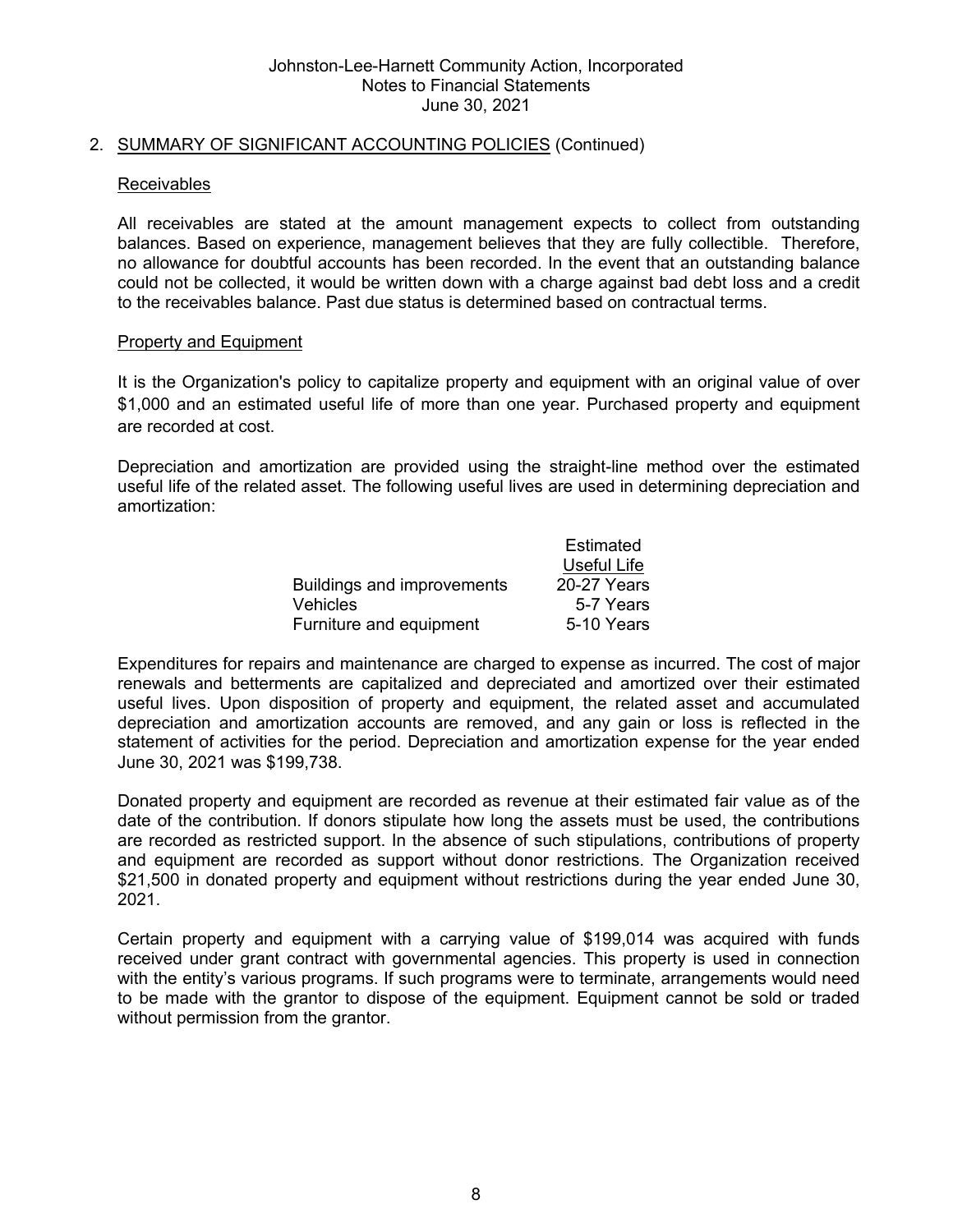# 2. SUMMARY OF SIGNIFICANT ACCOUNTING POLICIES (Continued)

#### Revenue Recognition

Government contracts and awards represent reimbursement of costs incurred in direct support of charitable programs. Such revenue is recognized when the direct costs are incurred. Payments received in advance are deferred to the applicable period in which the related services are performed or expenditures are incurred. In addition, government contracts and awards normally provide for the recovery of indirect costs supporting the program effort. Indirect cost recovery is recorded at rates established in advance by the Organization through negotiations with the United States Government.

Contributions received that are designated for future periods or restricted by the donor are reported as restricted support and increase the respective class of net assets. Contributions received with restrictions that are met in the same reporting period are reported as without donor restrictions support and increase without donor restrictions net assets.

Contract services refer to revenues earned from competitive bids awarded by local governments to provide various program related services. The related costs are shown as an element of program services.

The Organization initially records the Paycheck Protection Program (PPP) as a loan and subsequently recognizes revenue in accordance with guidance for conditional contributions; that is, once the measurable performance or other barrier and right of return of the PPP loan no longer existed.

#### Income Taxes

The Organization is exempt from income taxes under Section 501(c)(3) of the Internal Revenue Code. Therefore, no provision for income taxes has been made in the accompanying financial statements.

#### Donated Material and Services

Donated materials and use of space are recorded as contributions at their estimated fair market values at the date of receipt. The Organization recognized donated materials and use of space in the amount of \$1,251,073 for the year ended June 30, 2021.

The Organization recognizes contributions of services if such services (a) create or enhance nonfinancial assets or (b) require specialized skills and are provided by individuals possessing those skills and would typically need to be purchased if not contributed. The accompanying statement of activities includes the recognition of donated services of \$132,926 for its early childhood programs, all of which relates to the efforts of teachers who were paid by a local school system.

Other donated services have not been reflected in the accompanying financial statements since they do not meet the criteria for recognition under accounting principles generally accepted in the United States of America. Nevertheless, a substantial number of volunteers have donated significant amounts of their time, principally as assistants in the early childhood programs. Management estimates the value of such services at \$110,126 for the year ended June 30, 2021.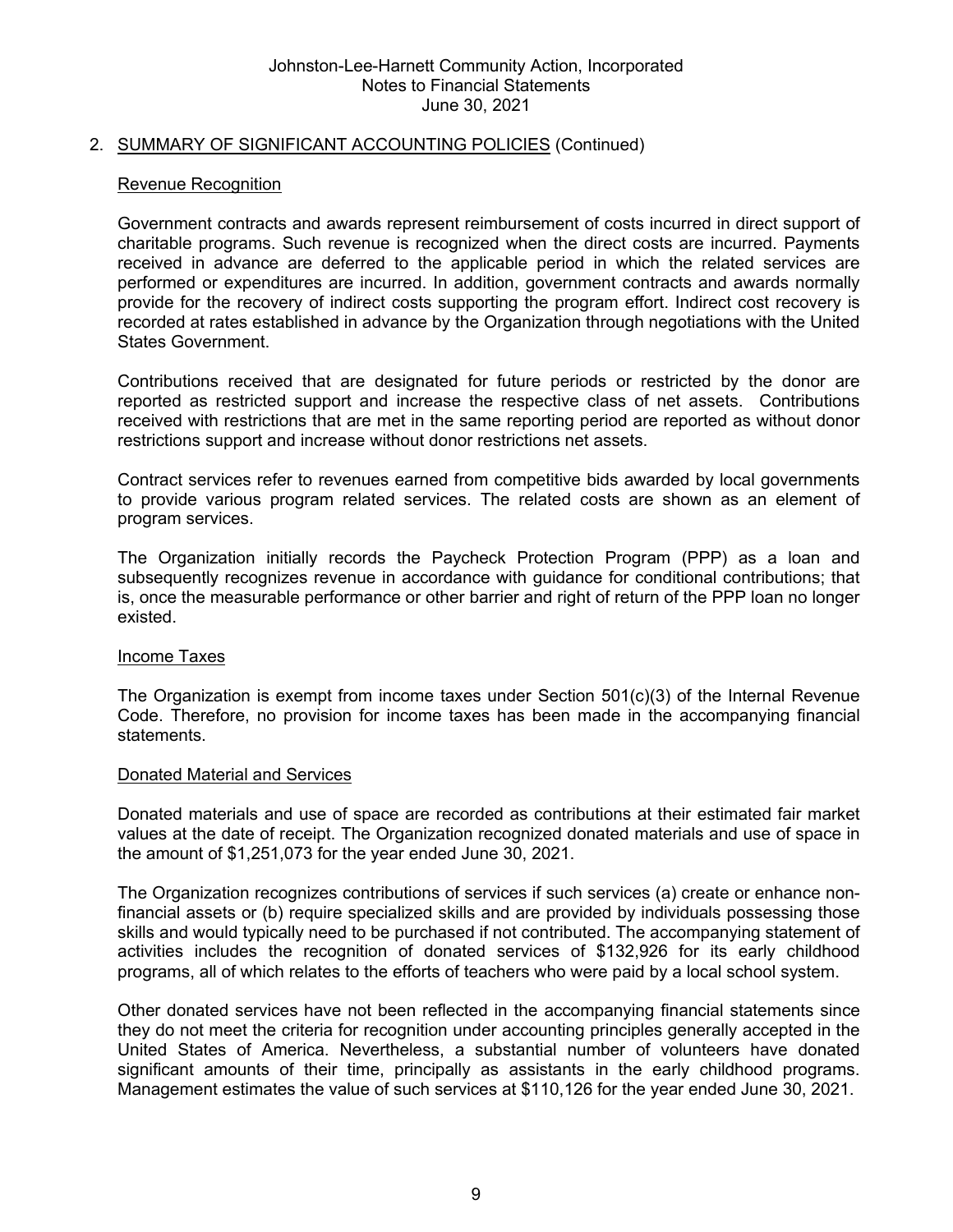# 2. SUMMARY OF SIGNIFICANT ACCOUNTING POLICIES (Continued)

#### Functional Allocation of Expenses

The costs of providing the program services and other activities have been summarized on a functional basis in the statement of activities. The statement of functional expenses presents the natural classification detail of expenses by function. Accordingly, certain costs have been allocated between the program and supporting services benefited.

The Organization receives the majority of its support through recurring awards or competitive bidding. Accordingly, fundraising costs are not material and as such have not been separately presented in the financial statements.

#### Advertising Costs

The Organization uses advertising to promote its programs among the audiences it serves. Advertising costs are expensed as incurred. Advertising expense for the year ended June 30, 2021 was \$500.

#### Subsequent Events

The Organization has evaluated events and transactions that occurred between June 30, 2021 and March 31, 2022 which is the date the financial statements were available to be issued, for possible recognition or disclosure in the financial statements.

Subsequent to year end, the Organization was awarded various grants totaling approximately \$17.8 million. Of those grants, the Organization was awarded eight grants specifically for COVID-19 relief totaling approximately \$4.8 million. All such grants are related to fulfilling its program objectives and its missions.

Additionally, Lee County donated property for the Organization in October 2021 for the public purpose of providing services to low to moderate income persons. The Organization is responsible for utilities, and repairs and maintenance and is restricted from selling the property.

#### 3. LIQUIDITY AND AVAILABILITY

Financial assets available for general expenditure, that is, without donor or other restrictions limiting their use, within one year of the balance sheet date, comprise of the following as of June 30:

| Cash                                                                    | \$<br>189,250 |
|-------------------------------------------------------------------------|---------------|
| <b>Receivables</b>                                                      | 390,603       |
| Total current financial assets                                          | 579,853       |
| Less amounts not available for general expenditures<br>within one year: |               |
| Restricted cash                                                         | (15,300)      |
| Current maturities of long-term debt                                    | (26, 247)     |
| Total financial assets available to meet general                        |               |
| expenditures within one year                                            |               |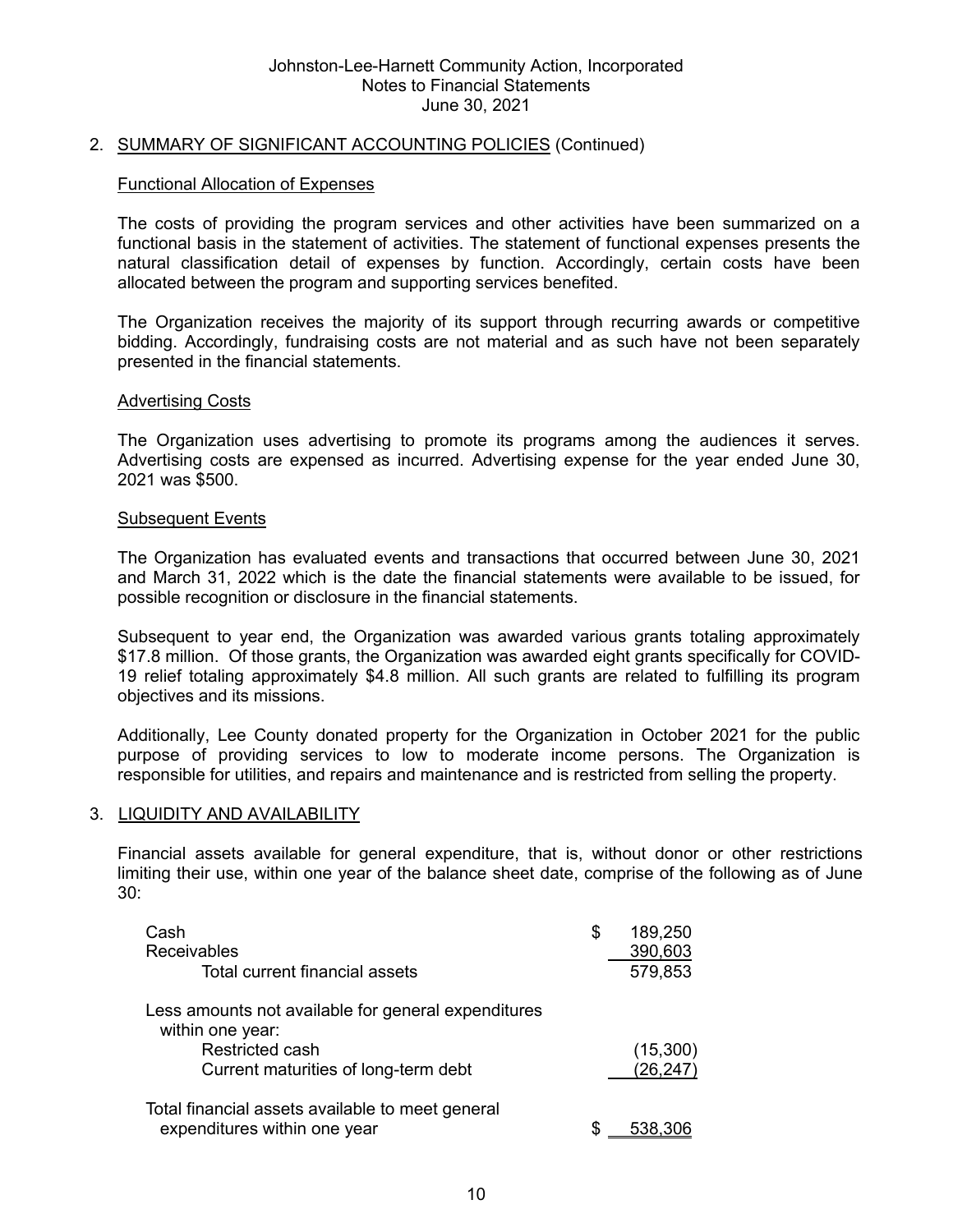# 3. LIQUIDITY AND AVAILABILITY (Continued)

As part of the Organization's liquidity management, it has a policy to structure its financial assets to be available as its general expenditures, liabilities, and other obligations come due. The Organization is also supported by donor restricted contributions. Because a donor or grantor's restriction requires resources to be used in a particular manner or in a future period, the Organization must maintain sufficient resources to meet those responsibilities to its donor or grantor. Thus, financial assets may not be available for general expenditures within one year.

# 4. EMPLOYEE BENEFIT PLAN

The Organization has a defined contribution pension plan under Internal Revenue Code section 403(b). All employees who work at least 20 hours per week or 1,000 hours annually are eligible to participate in the Plan after completing a three-month service requirement. The Plan uses a matching formula in which it contributes a discretionary percentage of the first 5% of employee deferrals. Employees are 100% vested with respect to employer contributions after completing two years of service. The Organization's contributions for the year ended June 30, 2021 were \$139,240.

#### 5. NET ASSETS WITH DONOR RESTRICTIONS

Net assets with donor restrictions of \$180,582 are available for early childhood programs at June 30, 2021.

#### 6. COMMITMENTS AND CONTINGENCIES

The Organization receives significant financial assistance from governmental entities. These contracts and awards normally provide for the recovery of direct and indirect costs. Entitlement to the recovery of the applicable direct and indirect costs is generally conditioned upon compliance with the terms and conditions of the grant agreements and applicable regulations, including the expenditure of the resources for eligible purposes. Substantially all awards and the Organization's indirect cost rate are subject to financial and compliance reviews and audits by grantors. In management's opinion, the likelihood of an adverse material outcome upon its financial position from those reviews and audits is remote.

# 7. LINE OF CREDIT

In May 2020, the Organization entered into an unsecured operating line of credit agreement with a bank. Maximum borrowings under the agreement are \$50,000. Outstanding borrowings accrue interest at prime rate plus 1% (4.25% at June 30, 2021) with a 4.00% interest rate floor and a 18.00% interest rate ceiling. All accrued interest and outstanding principal were paid prior to maturity on May 25, 2021. The Organization opted to renew the line of credit under substantially the same terms and with a new maturity date of May 25, 2022.

For the year ended June 30, 2021, the Organization recognized interest expense on the line of credit in the amount of \$1,804.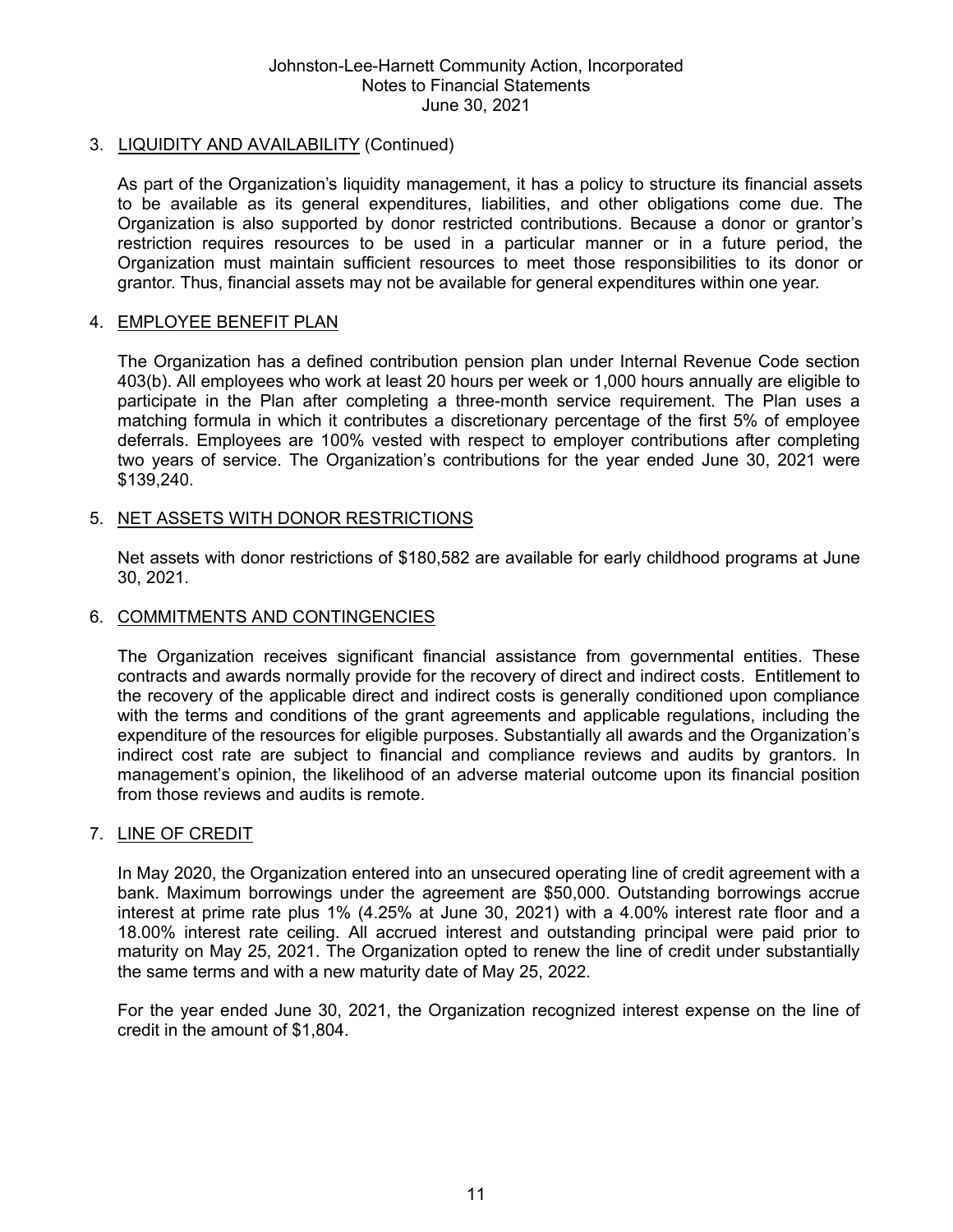# 8. LONG-TERM DEBT

The Organization has a loan financed through a government agency with a face value of \$1,558,695 and matures on April 26, 2052. Amounts borrowed under this agreement bear interest at a rate of 3.375%. At June 30, 2021, \$1,343,532 was outstanding under this loan agreement. The loan requires a reserve account to be funded monthly in the minimum amount of \$597 until \$71,591 is accumulated. At June 30, 2021, the Organization held \$15,300 in restricted cash under this loan provision. For the year ended June 30, 2021, the Organization recognized interest expense in the amount of \$46,048. The loan is secured by a deed of trust on the land and building at the Organization's headquarters. The loan includes a graduation clause, in which the Organization may be asked to pay the debt in full if it appears they can obtain other financing at reasonable terms. At June 30, 2021, the carrying amount of the land and building at the Organization's headquarters totaled \$791,908.

Future maturities of long-term debt are as follows:

| Year ending June 30, |               |
|----------------------|---------------|
| 2022                 | \$<br>26,247  |
| 2023                 | 27,133        |
| 2024                 | 28,048        |
| 2025                 | 28,995        |
| 2026                 | 29,974        |
| Thereafter           | 1,203,135     |
| Total                | \$<br>343.532 |

# 9. LEASES

The Organization leases facilities and land for its early childhood programs under non-cancelable operating lease agreements expiring through October 2022. Total rental expense under these leases in addition to an annual facility lease expiring June 30, 2021 was \$248,658 for the year ended June 30, 2021.

The following is a schedule of minimum future rental payments under non-cancelable operating leases as of June 30, 2021:

| Year ending June 30, |         |
|----------------------|---------|
| 2022                 | 181,213 |
| 2023                 | 36,603  |
| Total                | 217,816 |

The Organization leases four properties to low-income individuals on a month-to-month basis. Total rental income from these properties recognized in the statement of activities for the year ended June 30, 2021 was \$13,005.

#### 10. CONCENTRATIONS

The Organization received 86% of total revenues from governmental entities for the year ended June 30, 2021. A significant reduction in this level of support could have significant impact on the Organization's programs and activities. In addition, 90% of receivables at June 30, 2021 were due from governmental entities. At June 30, 2021, 32% of payables were due to two vendors.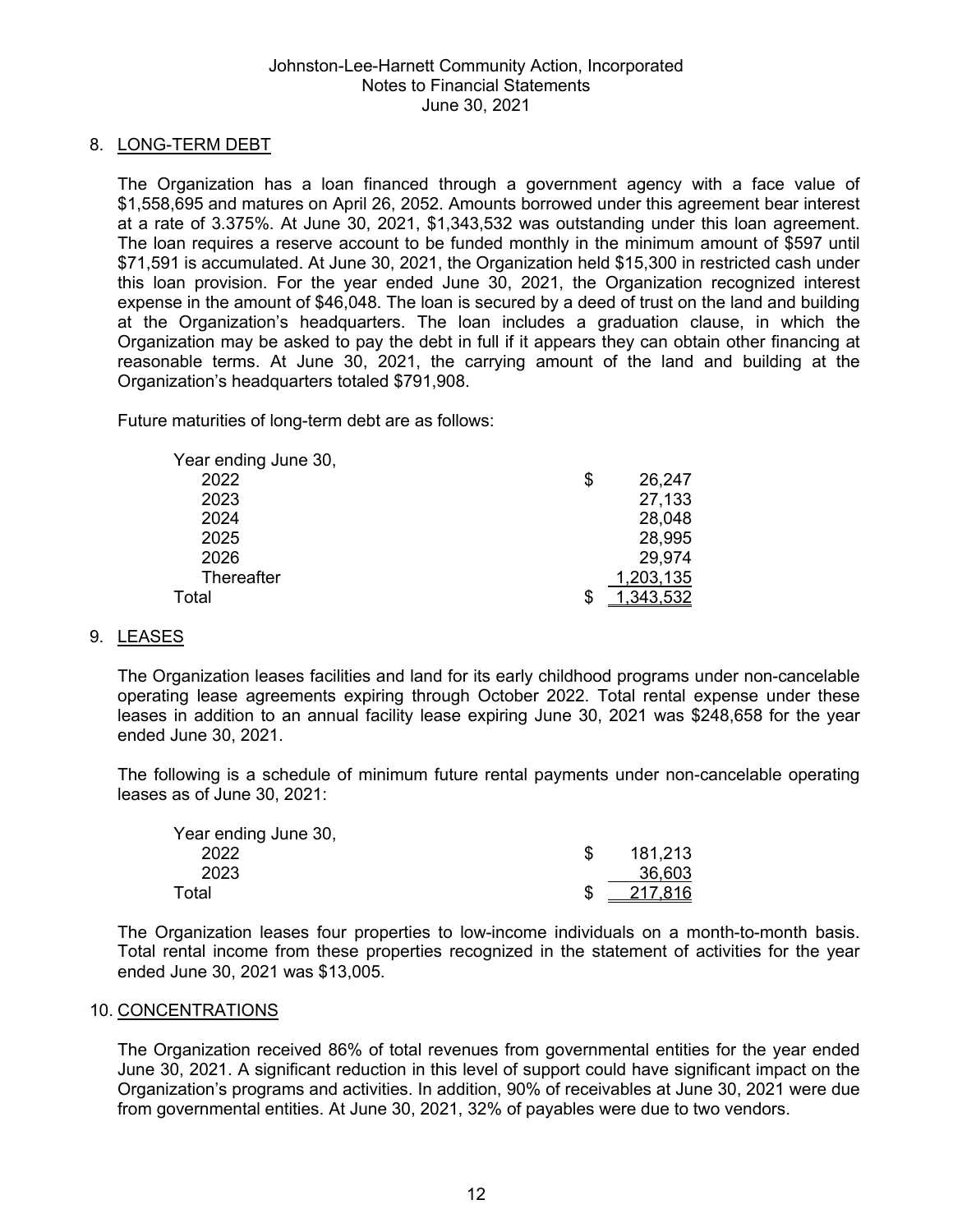#### 11. FUNCTIONAL EXPENSES

The financial statements report certain categories of expenses that are attributed to more than one program or supporting function. Therefore, expenses require allocation on a reasonable basis that is consistently applied. The expenses that are allocated include wages, payroll taxes, and employee benefits which are allocated based on estimates of time and effort.

#### 12. COVID-19

The COVID-19 pandemic, whose effects first became known in January 2020, is having a broad impact on commerce and financial markets around the world. The United States and global markets experienced significant volatility in value resulting from uncertainty caused by the pandemic. The extent of the impact of COVID-19 on the Organization's operational and financial performance will depend on certain developments, including the duration and spread of the outbreak and its impacts on the Organization's grantors, clients, employees, and vendors, all of which at present, cannot be determined. Accordingly, the extent to which COVID-19 may impact the Organization's financial position and changes in net assets and cash flows as the pandemic continues is uncertain and the accompanying financial statements include no adjustments relating to the effects of this pandemic.

#### 13. PAYCHECK PROTECTION PROGRAM (PPP) LOAN

On April 23, 2020, the Organization received loan proceeds in the amount of \$984,146 under the Paycheck Protection Program ("PPP") administered by a Small Business Administration (SBA) approved partner. The loan is uncollateralized and is fully guaranteed by the Federal government. Established as part of the Coronavirus Aid, Relief and Economic Security Act ("CARES Act"), the PPP provides for loans to qualifying businesses in amounts up to 2.5 times the business's average monthly payroll expenses. PPP loans and accrued interest are forgivable after a "covered period" of twenty-four weeks if the borrower maintains its payroll levels and uses the loan proceeds for eligible purposes, including payroll, benefits, rent, and utilities. The forgiveness amount will be reduced if the borrower terminates employees or reduces salaries during the covered period. Any unforgiven portion of a PPP loan is payable over two years at an interest rate of 1%, with a deferral of payments for 10 months after the end of the covered period. The Organization intends to use PPP loan proceeds for purposes consistent with the PPP and apply for forgiveness within 10 months of the end of the covered period.

The Organization initially recorded the loan as a refundable advance and subsequently recognized revenue in accordance with guidance for conditional contributions; that is, once the measurable performance or other barrier and right of return of the PPP loan no longer existed. The Organization has recognized \$142,594 as revenue for the year ended June 30, 2021. The Organization received forgiveness for \$946,065 of the loan and paid principal and interest of \$38,115 in June 2021.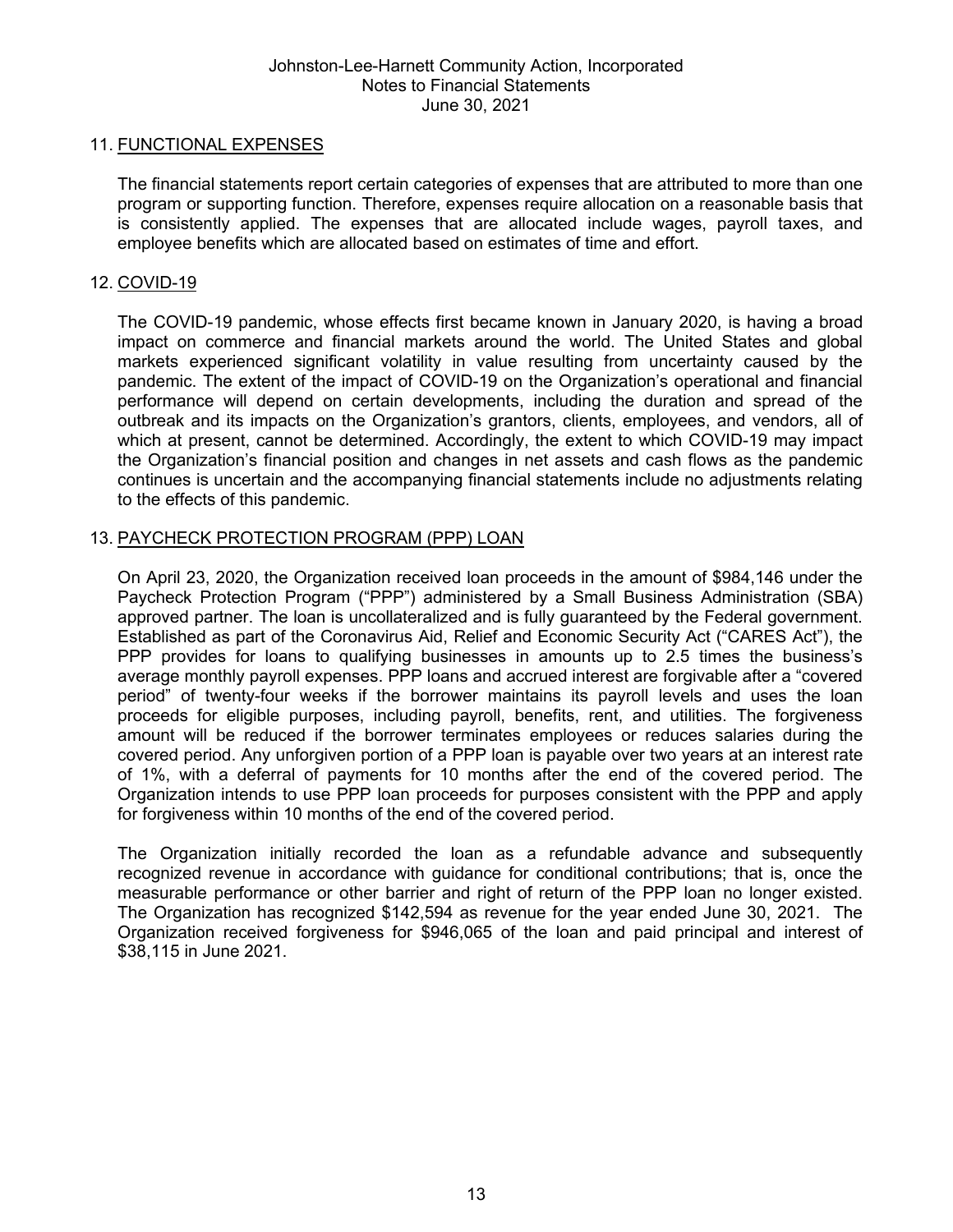

MPCompany LLP

4600 Marriott Drive, Suite 300 | Raleigh, North Carolina 27612 Tel (919) 836-9200 | Fax (919) 836-9288 | www.mpcllp.com

**Certified Public Accountants** 

J. Micah Pate, III Thomas M. Doherty Brian T. Bennett Alex Lehmann Michael J. Palazzo, III

Angela W. Banask

#### **Report on Internal Control over Financial Reporting and on Compliance and Other Matters Based on an Audit of Financial Statements Performed in Accordance with** *Government Auditing Standards*

# Independent Auditors' Report

Board of Directors Johnston-Lee-Harnett Community Action, Incorporated

We have audited in accordance with auditing standards generally accepted in the United States of America and the standards applicable to financial audits contained in *Government Auditing Standards*, issued by the Comptroller General of the United States, the financial statements of Johnston-Lee-Harnett Community Action, Incorporated, which comprise the statement of financial position as of June 30, 2021, and the related statements of activities, functional expenses, and cash flows for the year then ended, and the related notes to the financial statements and have issued our report thereon dated March 31, 2022.

# **Internal Control over Financial Reporting**

In planning and performing our audit of the financial statements, we considered Johnston-Lee-Harnett Community Action, Incorporated's internal control over financial reporting (internal control) as a basis for designing audit procedures that are appropriate in the circumstances for the purpose of expressing our opinion on the financial statements, but not for the purpose of expressing an opinion on the effectiveness of Johnston-Lee-Harnett Community Action, Incorporated's internal control. Accordingly, we do not express an opinion on the effectiveness of Johnston-Lee-Harnett Community Action, Incorporated's internal control.

A *deficiency in internal control* exists when the design or operation of a control does not allow management or employees, in the normal course of performing their assigned functions, to prevent, or detect and correct misstatements on a timely basis. A *material weakness* is a deficiency, or a combination of deficiencies, in internal control, such that there is a reasonable possibility that a material misstatement of the entity's financial statements will not be prevented, or detected and corrected on a timely basis. A *significant deficiency* is a deficiency, or a combination of deficiencies, in internal control that is less severe than a material weakness, yet important enough to merit attention by those charged with governance.

Our consideration of internal control was for the limited purpose described in the first paragraph of this section and was not designed to identify all deficiencies in internal control that might be material weaknesses or significant deficiencies. Given these limitations, during our audit, we did not identify any deficiencies in internal control that we consider to be material weaknesses. However, material weaknesses may exist that have not been identified.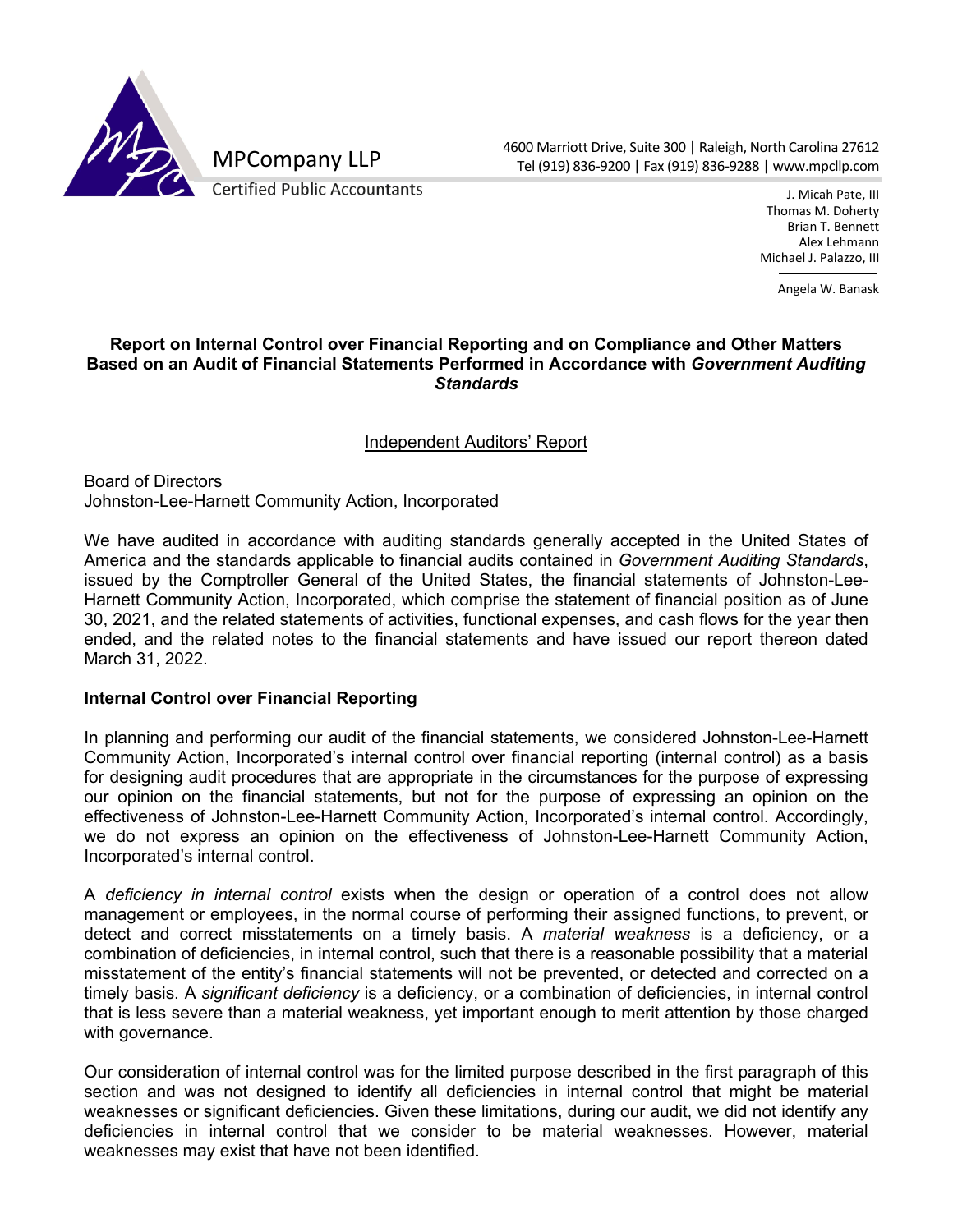#### **Compliance and Other Matters**

As part of obtaining reasonable assurance about whether Johnston-Lee-Harnett Community Action, Incorporated's financial statements are free from material misstatement, we performed tests of its compliance with certain provisions of laws, regulations, contracts, and grant agreements, noncompliance with which could have a direct and material effect on the financial statements. However, providing an opinion on compliance with those provisions was not an objective of our audit and, accordingly, we do not express such an opinion. The results of our tests disclosed no instances of noncompliance or other matters that are required to be reported under *Government Auditing Standards.* We noted certain matters that we have reported to management of Johnston-Lee-Harnett Community Action, Incorporated in a separate letter dated March 31, 2022.

#### **Purpose of This Report**

The purpose of this report is solely to describe the scope of our testing of internal control and compliance and the results of that testing, and not to provide an opinion on the effectiveness of the entity's internal control or on compliance. This report is an integral part of an audit performed in accordance with *Government Auditing Standards* in considering the entity's internal control and compliance. Accordingly, this communication is not suitable for any other purpose.

MPC ompany LLP

March 31, 2022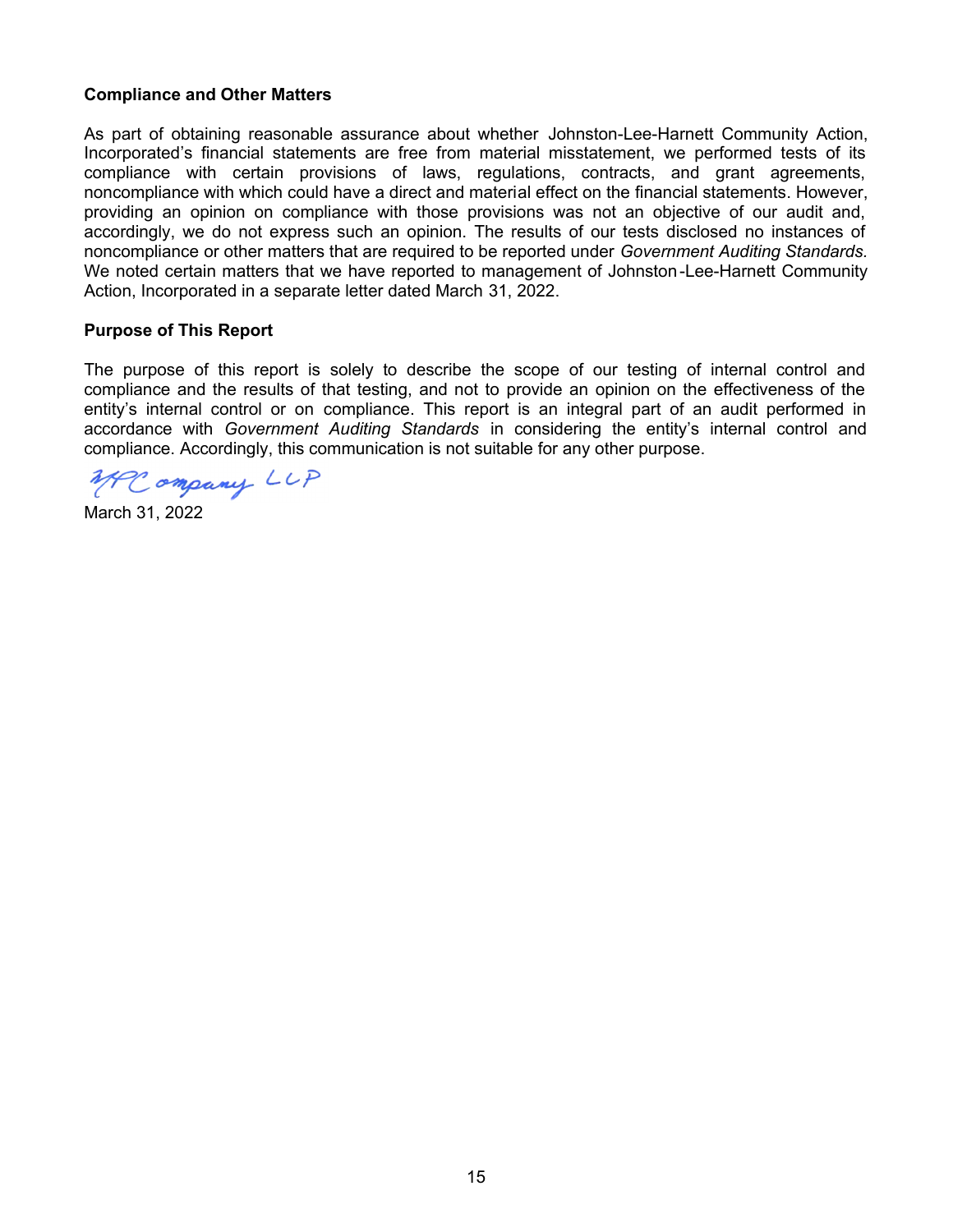

MPCompany LLP

4600 Marriott Drive, Suite 300 | Raleigh, North Carolina 27612 Tel (919) 836-9200 | Fax (919) 836-9288 | www.mpcllp.com

**Certified Public Accountants** 

J. Micah Pate, III Thomas M. Doherty Brian T. Bennett Alex Lehmann Michael J. Palazzo, III

Angela W. Banask

# **Report on Compliance for each Major Federal Program and Report on Internal Control Over Compliance in Accordance with the Uniform Guidance**

# Independent Auditors' Report

To the Board of Directors Johnston-Lee-Harnett Community Action, Incorporated

#### **Report on Compliance for Each Major Federal Program**

We have audited Johnston-Lee-Harnett Community Action, Incorporated's compliance with the types of compliance requirements described in the *OMB Compliance Supplement* that could have a direct and material effect on each of Johnston-Lee-Harnett Community Action, Incorporated's major federal programs for the year ended June 30, 2021. Johnston-Lee-Harnett Community Action, Incorporated's major federal programs are identified in the summary of auditors' results section of the accompanying schedule of findings and questioned costs.

#### *Management's Responsibility*

Management is responsible for compliance with federal statutes, regulations, and the terms and conditions of its federal awards applicable to its federal programs.

#### *Auditors' Responsibility*

Our responsibility is to express an opinion on compliance for each of Johnston-Lee-Harnett Community Action, Incorporated's major federal programs based on our audit of the types of compliance requirements referred to above. We conducted our audit of compliance in accordance with auditing standards generally accepted in the United States of America; the standards applicable to financial audits contained in *Government Auditing Standards*, issued by the Comptroller General of the United States; and the audit requirements of Title 2 U.S. *Code of Federal Regulations* (CFR) Part 200, *Uniform Administrative Requirements, Cost Principles, and Audit Requirements for Federal Awards* (Uniform Guidance). Those standards and the Uniform Guidance require that we plan and perform the audit to obtain reasonable assurance about whether noncompliance with the types of compliance requirements referred to above that could have a direct and material effect on a major federal program occurred. An audit includes examining, on a test basis, evidence about Johnston-Lee-Harnett Community Action, Incorporated's compliance with those requirements and performing such other procedures as we considered necessary in the circumstances.

We believe that our audit provides a reasonable basis for our opinion on compliance for each major federal program. However, our audit does not provide a legal determination of Johnston-Lee-Harnett Community Action, Incorporated's compliance.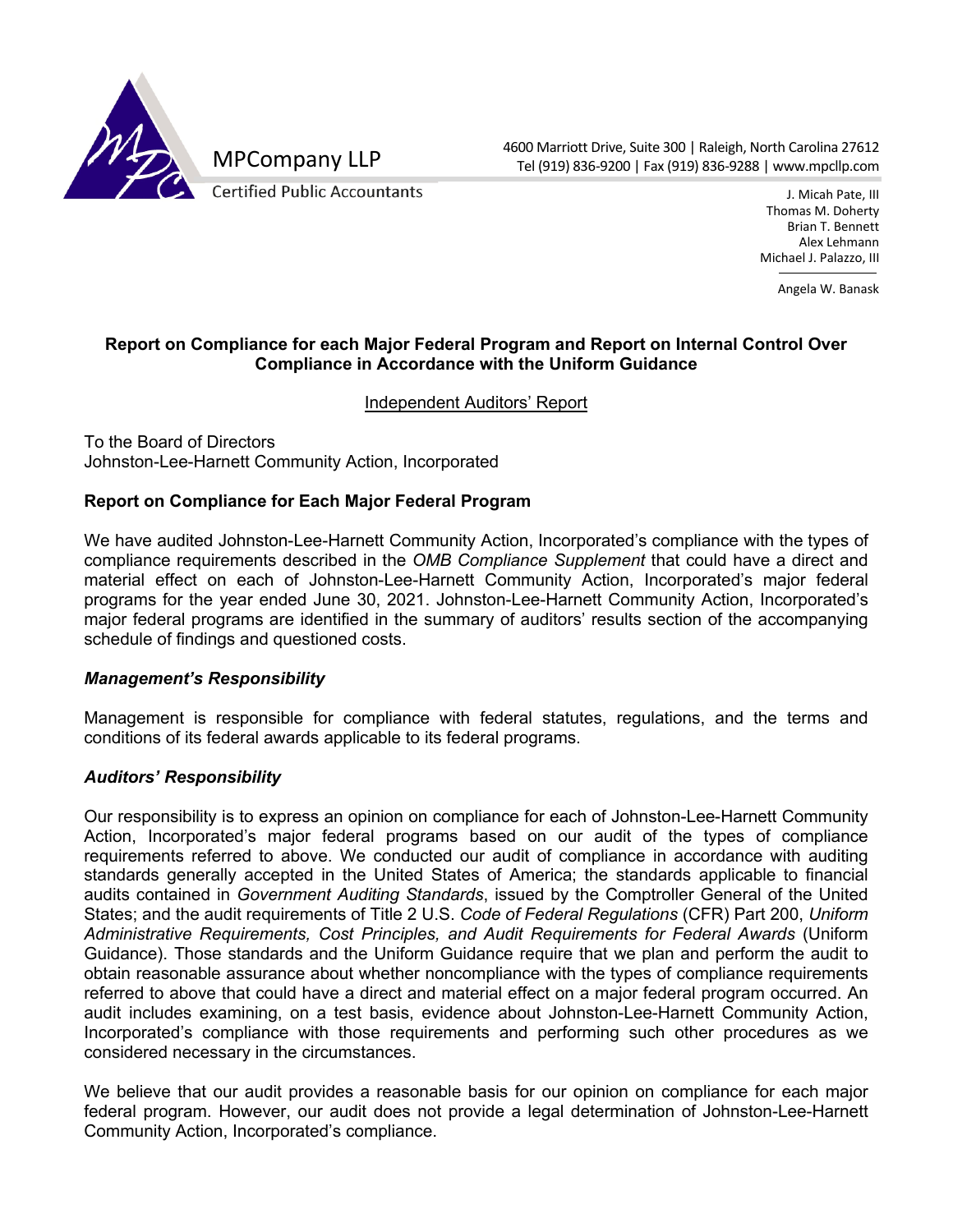# *Opinion on Each Major Federal Program*

In our opinion, Johnston-Lee-Harnett Community Action, Incorporated complied, in all material respects, with the types of compliance requirements referred to above that could have a direct and material effect on each of its major federal programs for the year ended June 30, 2021.

#### **Report on Internal Control over Compliance**

Management of Johnston-Lee-Harnett Community Action, Incorporated is responsible for establishing and maintaining effective internal control over compliance with the types of compliance requirements referred to above. In planning and performing our audit of compliance, we considered Johnston-Lee-Harnett Community Action, Incorporated's internal control over compliance with the types of requirements that could have a direct and material effect on each major federal program to determine the auditing procedures that are appropriate in the circumstances for the purpose of expressing an opinion on compliance for each major federal program and to test and report on internal control over compliance in accordance with the Uniform Guidance, but not for the purpose of expressing an opinion on the effectiveness of internal control over compliance. Accordingly, we do not express an opinion on the effectiveness of Johnston-Lee-Harnett Community Action, Incorporated's internal control over compliance.

A *deficiency in internal control over compliance* exists when the design or operation of a control over compliance does not allow management or employees, in the normal course of performing their assigned functions, to prevent, or detect and correct, noncompliance with a type of compliance requirement of a federal program on a timely basis. A *material weakness in internal control over compliance* is a deficiency, or combination of deficiencies, in internal control over compliance, such that there is a reasonable possibility that material noncompliance with a type of compliance requirement of a federal program will not be prevented, or detected and corrected, on a timely basis. A *significant deficiency in internal control over compliance* is a deficiency, or a combination of deficiencies, in internal control over compliance with a type of compliance requirement of a federal program that is less severe than a material weakness in internal control over compliance, yet important enough to merit attention by those charged with governance.

Our consideration of internal control over compliance was for the limited purpose described in the first paragraph of this section and was not designed to identify all deficiencies in internal control over compliance that might be material weaknesses or significant deficiencies. We did not identify any deficiencies in internal control over compliance that we consider to be material weaknesses. However, material weaknesses may exist that have not been identified.

The purpose of this report on internal control over compliance is solely to describe the scope of our testing of internal control over compliance and the results of that testing based on the requirements of the Uniform Guidance. Accordingly, this report is not suitable for any other purpose.

MPC ompany LLP

March 31, 2022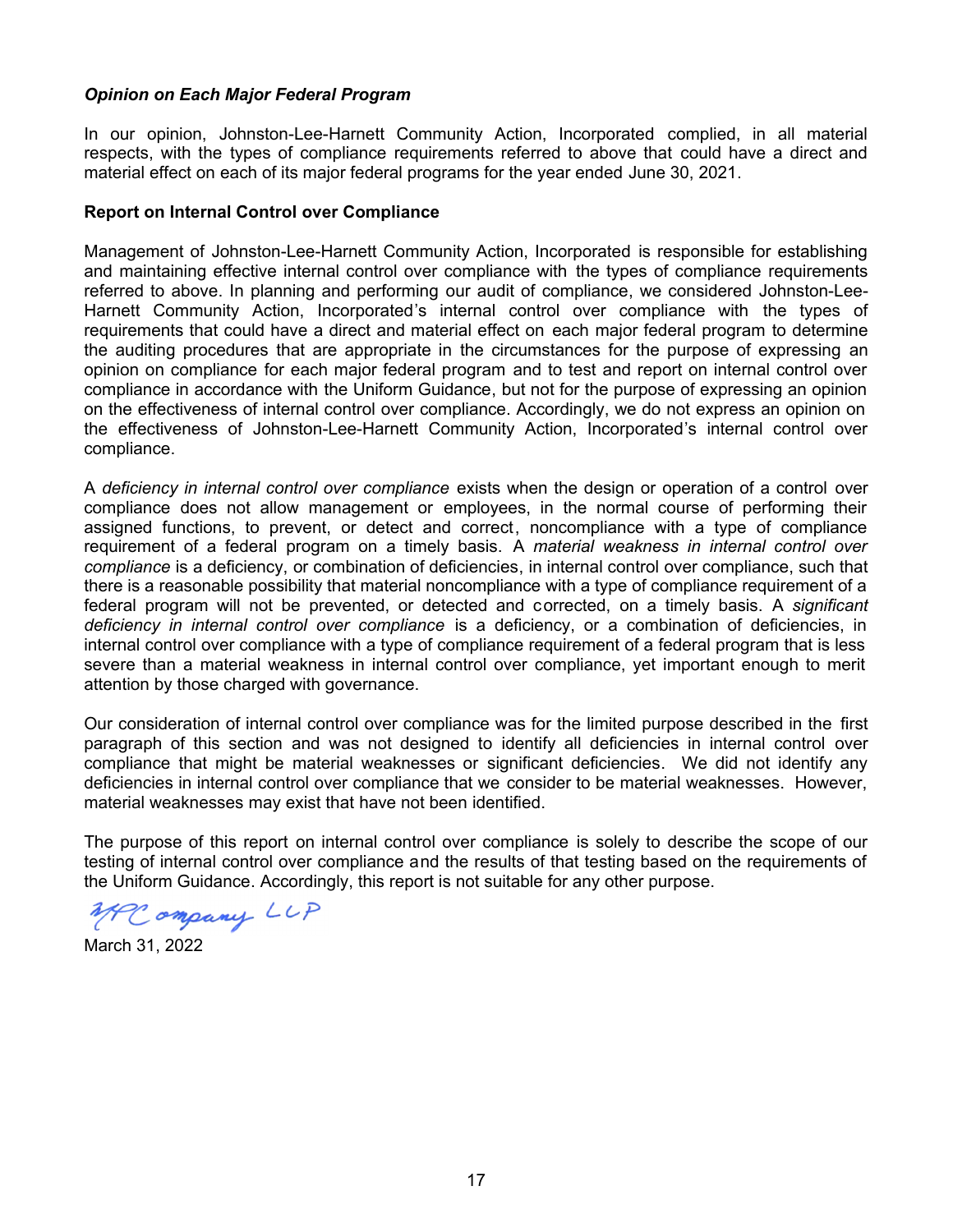# **Section I. Summary of Auditors' Results**

# *Financial Statements*

Type of auditors' report issued on whether the financial statements audited were prepared in accordance with GAAP: Unmodified

| Internal control over financial reporting:                   |     |                 |
|--------------------------------------------------------------|-----|-----------------|
| Are any material weaknesses identified?                      | Yes | X No            |
| Are any significant deficiencies identified?                 | Yes | X None reported |
| Is any noncompliance material to financial statements noted? | Yes | X No            |

# *Federal Awards*

Internal control over major federal programs:

| Are any material weaknesses identified?                                                                  | Yes                       | X No                                                                    |
|----------------------------------------------------------------------------------------------------------|---------------------------|-------------------------------------------------------------------------|
| Are any significant deficiencies identified?                                                             | Yes                       | X None reported                                                         |
| Type of auditors' report issued on compliance<br>for major federal programs:                             | Unmodified                |                                                                         |
| Any audit findings disclosed that are<br>required to be reported in accordance<br>with 2 CFR 200.516(a)? | Yes                       | X No                                                                    |
| Identification of major federal programs:                                                                |                           |                                                                         |
| <b>CFDA Number</b>                                                                                       |                           | Name of federal program or cluster                                      |
| 93.569<br>93.556                                                                                         |                           | <b>Community Services Block Grant</b><br>Community Service Block Grant- |
| 21.019                                                                                                   | <b>Hurricane Florence</b> | <b>Treasury Coronavirus Relief Funds</b>                                |
| Dollar threshold used to distinguish between<br>type A and type B programs:                              | \$750,000                 |                                                                         |
| Auditee qualified as a low-risk auditee?                                                                 | Yes                       | No                                                                      |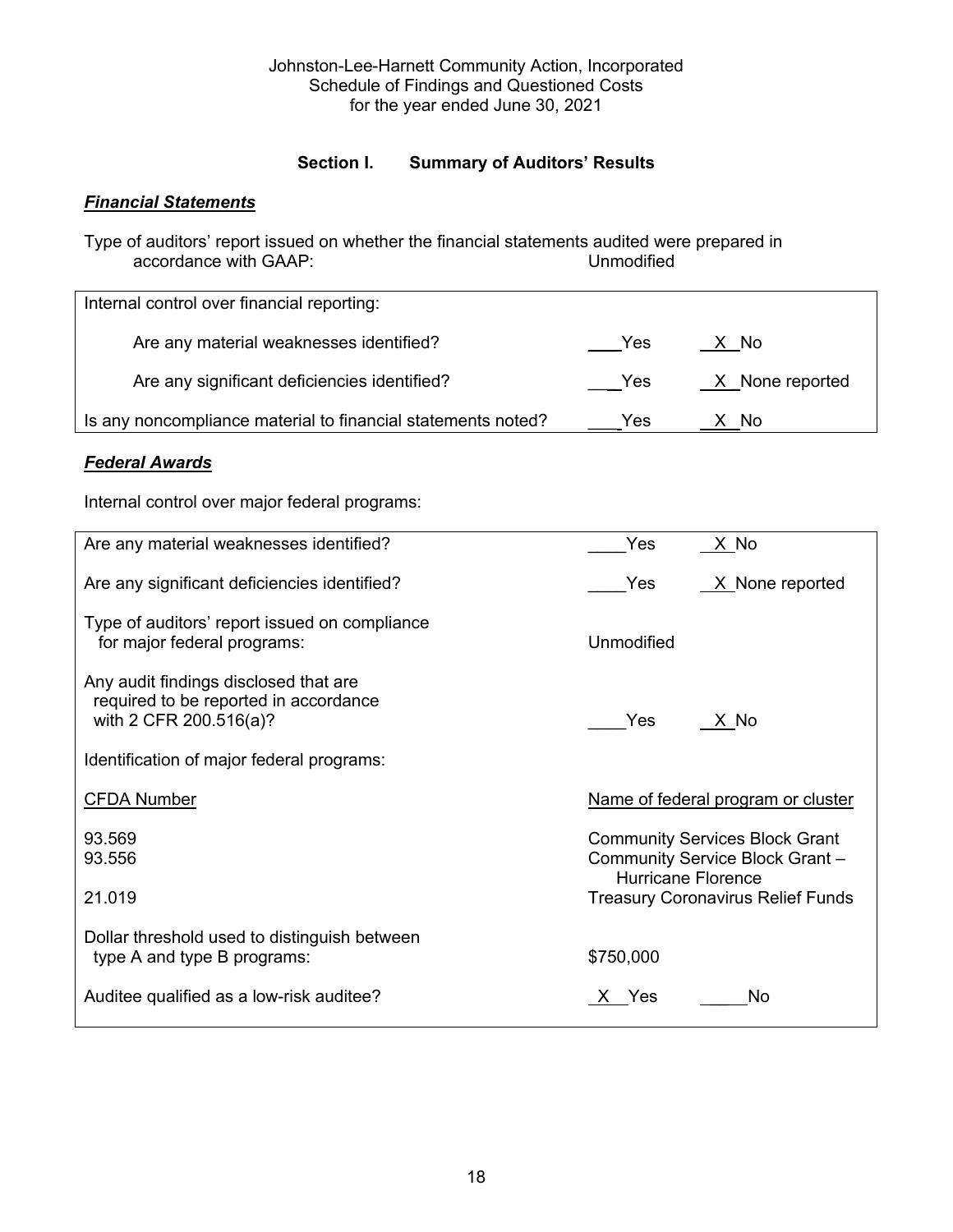# Johnston-Lee-Harnett Community Action, Incorporated Schedule of Findings and Questioned Costs for the year ended June 30, 2021

**Section II. Financial Statement Findings**

*None.*

**Section III. Federal Awards Findings**

*None.*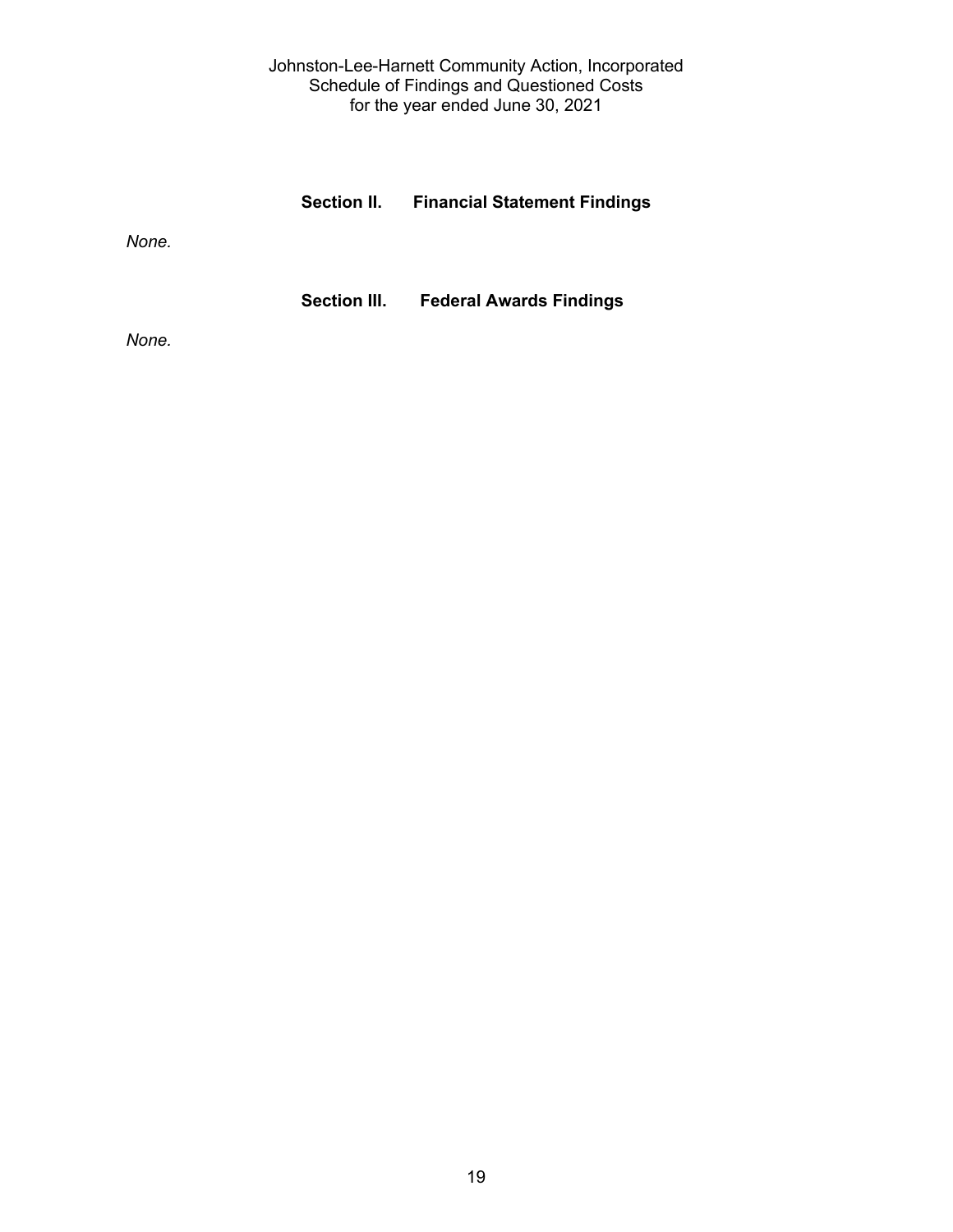

**MAIN OFFICE** Phone 919-934-2145 Fax 919-934-6231

Post Office Drawer 711 1102 Massey Street Smithfield, NC 27577

# Johnston-Pee-Narnett Community Action, Inc.

LEE COUNTY OFFICE Phone 919-776-0746 Fax 919-774-1867 Post Office Box 1061 225 S. Steele Street Sanford, NC 27330

#### **HARNETT COUNTY OFFICE** Phone 910-814-8360 Fax 910-814-8362 Post Office Box 40 252 Irene Roberts Rd., Suite 101 Lillington, NC 27546

# **Summary Schedule of Prior Audit Findings** for the year ended June 30, 2021

None noted.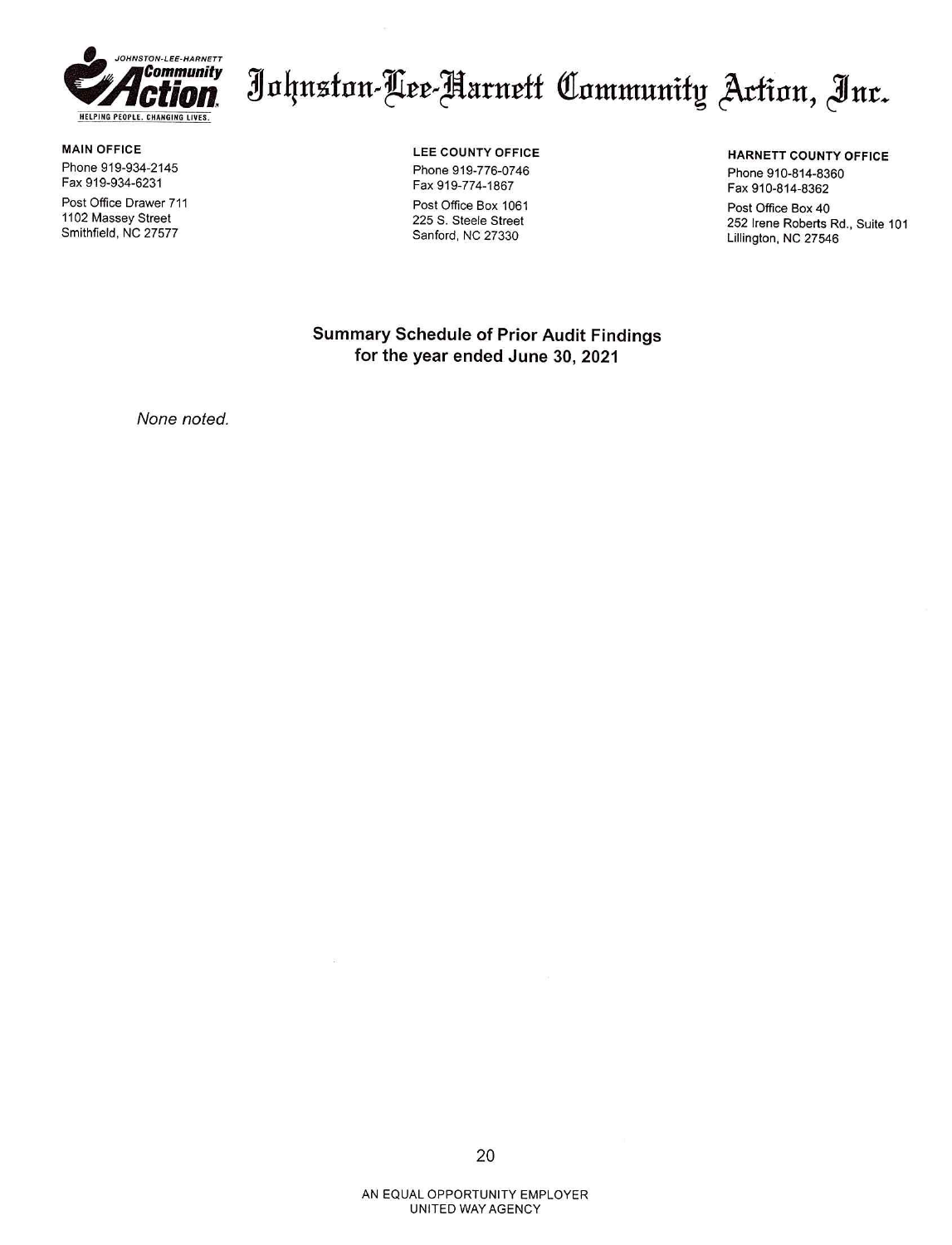#### Johnston-Lee-Harnett Community Action, Incorporated Schedule of Expenditures of Federal Awards for the year ended June 30, 2021

| Federal Grantor / Pass-through<br><b>Grantor / Program or Cluster Title</b>                          | Federal<br><b>CFDA</b><br>Number | Pass-through<br>entity identifying<br>Number | <b>Expenditures</b>        |
|------------------------------------------------------------------------------------------------------|----------------------------------|----------------------------------------------|----------------------------|
| U. S. Department of Health and Human Services                                                        |                                  |                                              |                            |
| Direct Programs:                                                                                     |                                  |                                              |                            |
| Full year Head Start - Part Day<br>COVID-19 - Full year Head Start - Part Day                        | 93.600<br>93.600                 | <b>UNKNOWN</b><br><b>UNKNOWN</b>             | \$<br>5,874,945<br>610,772 |
|                                                                                                      |                                  |                                              | 6,485,717                  |
| Passed-through NC Department of Health and<br>Human Services/Office of Economic Opportunity:         |                                  |                                              |                            |
| <b>CSBG - Hurricane Florence</b>                                                                     | 93.556                           | G15B1NCCOSR                                  | 70,266                     |
| <b>Community Services Block Grant</b>                                                                | 93.569                           | G19B1NCCOSR                                  | 758,593                    |
| <b>COVID-19 Community Services Block Grant</b>                                                       | 93.569                           | 2001NCCSC3                                   | 417,724                    |
|                                                                                                      |                                  |                                              | 1,176,317                  |
| Passed-through NC Department of Health and Human<br>Services/NC Department of Environmental Quality: |                                  |                                              |                            |
| Weatherization Assistance for Low-Income Persons                                                     | 93.568                           | 21B1NCLIEA                                   | 279,515                    |
| COVID-19 - Weatherization Assistance for                                                             |                                  |                                              |                            |
| <b>Low-Income Persons</b><br>Heating Appliance Repair and Replacement Program                        | 93.568<br>93.568                 | 21B1NCLIEA<br>20B1NCLIEA                     | 5,891<br>189,865           |
|                                                                                                      |                                  |                                              | 475,271                    |
| U. S. Department of Agriculture                                                                      |                                  |                                              |                            |
| Passed-through NC Department of Health and                                                           |                                  |                                              |                            |
| <b>Human Services:</b>                                                                               | 10.558                           | <b>UNKNOWN</b>                               |                            |
| Child and Adult Care Food Program                                                                    |                                  |                                              | 84,576                     |
| U. S. Department of Treasury<br>Passed through NC Department of Public Safety/                       |                                  |                                              |                            |
| Office of Recovery and Resiliency                                                                    |                                  |                                              |                            |
| <b>Treasury Coronavirus Relief Funds</b>                                                             | 21.019                           | B-20-MW-37-0001                              | 1,330,694                  |
| Passed through NC Department of Health and Human<br><b>Services/NC Housing Finance Agency</b>        |                                  |                                              |                            |
| <b>Treasury Coronavirus Relief Funds</b>                                                             | 21.019                           | B-20-MW-37-0001                              | 1,250,532                  |
| Passed-through NC Department of Health and<br>Human Services/Division of Child Development and       |                                  |                                              |                            |
| <b>Early Education</b>                                                                               |                                  |                                              |                            |
| <b>Treasury Coronavirus Relief Funds</b>                                                             | 21.019                           | <b>UNKNOWN</b>                               | 101,786                    |
|                                                                                                      |                                  |                                              |                            |

# The accompanying notes are an integral part of this schedule.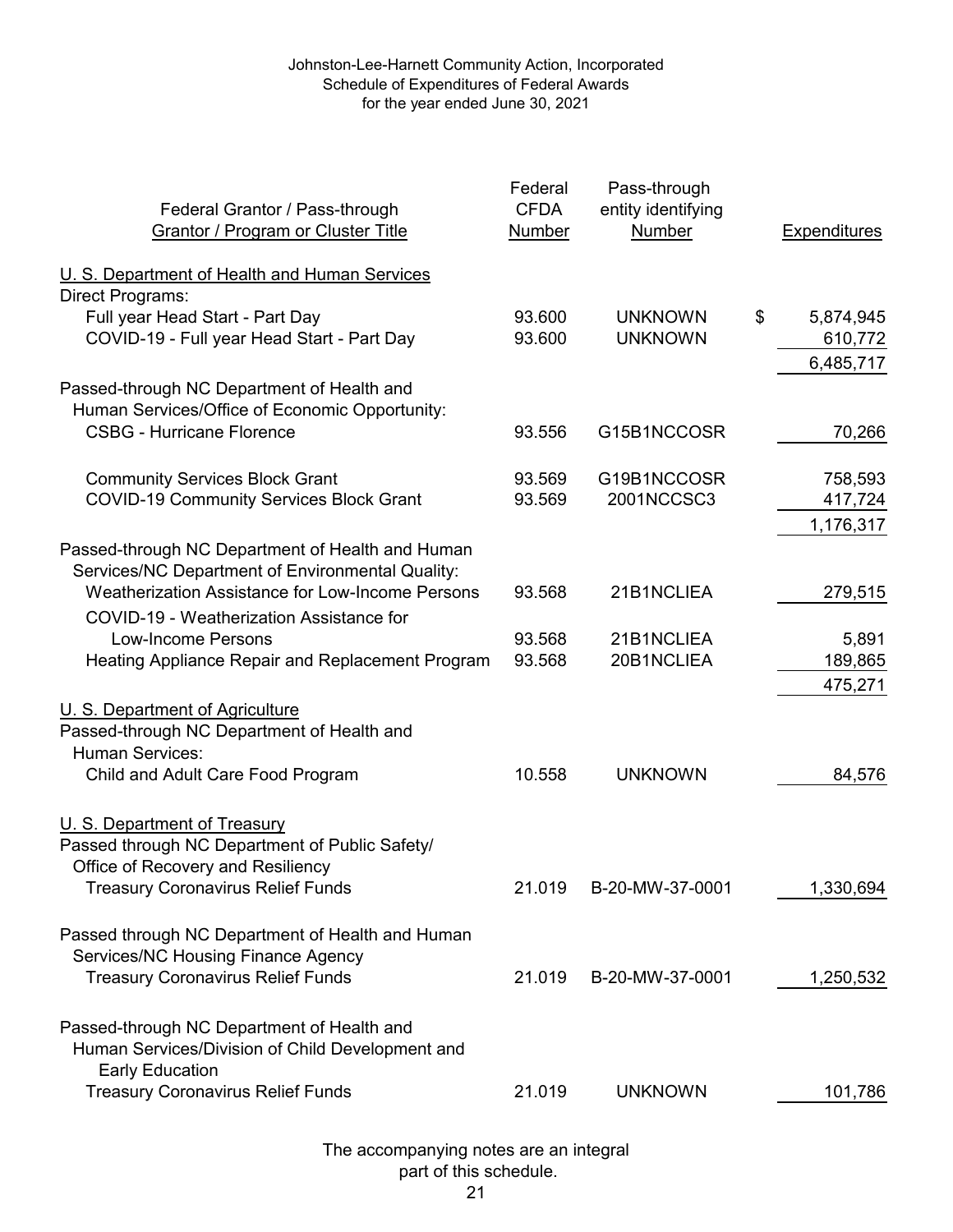| U. S. Department of Housing & Urban Development                                           |        |                    |            |
|-------------------------------------------------------------------------------------------|--------|--------------------|------------|
| Passed through NC Department of Health and                                                |        |                    |            |
| Human Services, Division of Aging and Adult Services:<br><b>Emergency Solutions Grant</b> | 14.231 | 00039888           | 279,654    |
| <b>Emergency Solutions Grant</b>                                                          | 14.231 | 00041642, 00042672 | 148,916    |
|                                                                                           |        |                    | 428,570    |
| Passed through NC Housing Finance Agency:                                                 |        |                    |            |
| <b>COVID-19 - Emergency Solutions Grant</b>                                               | 14.231 | 00041401           | 159,625    |
| Passed through NC Housing Coalition:                                                      |        |                    |            |
| <b>HUD Housing Counseling Program</b>                                                     | 14.169 | <b>UNKNOWN</b>     | 25,538     |
| SSO Program                                                                               | 14.267 | <b>UNKNOWN</b>     | 45,763     |
| <b>Federal Emergency Management Agency</b>                                                |        |                    |            |
| Direct Programs:                                                                          |        |                    |            |
| <b>Emergency Food and Shelter Program</b>                                                 | 97.024 | <b>UNKNOWN</b>     | 23,582     |
| COVID-19 - Emergency Food and Shelter Program                                             | 97.024 | <b>UNKNOWN</b>     | 36,869     |
|                                                                                           |        |                    | 60,451     |
| U. S. Department of Energy                                                                |        |                    |            |
| Passed-through NC Department of Evironmental Quality:                                     |        |                    |            |
| Weatherization Assistance for Low-Income Persons                                          | 81.042 | DE-EE0007939       | 163,827    |
|                                                                                           |        |                    | 11,858,933 |